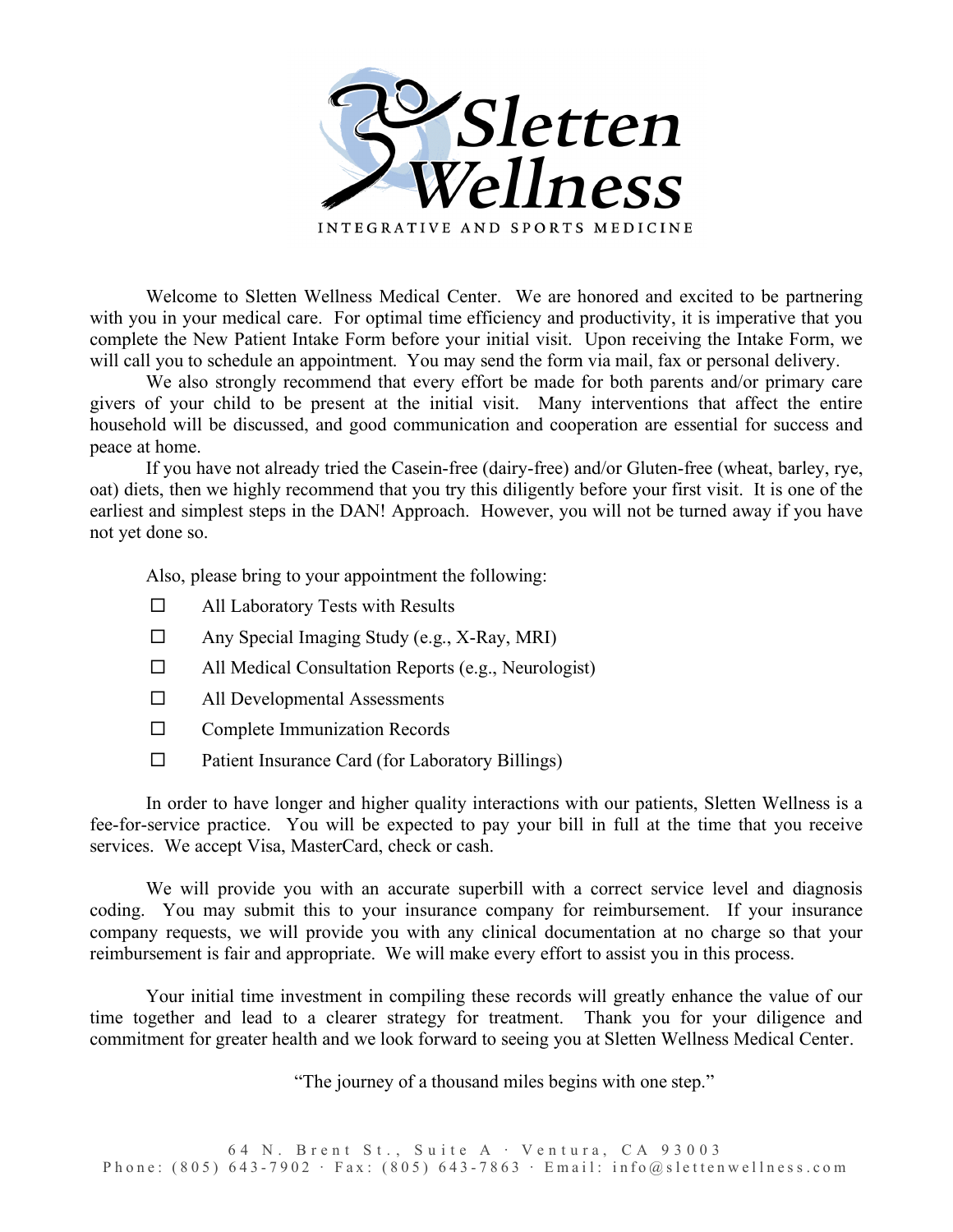

# **NEW PATIENT QUESTIONNAIRE - Pediatric - ASD**

| Date: __________________________Email address(es): _____________________________                                                                                                                                                     |  |                                      |                           |
|--------------------------------------------------------------------------------------------------------------------------------------------------------------------------------------------------------------------------------------|--|--------------------------------------|---------------------------|
|                                                                                                                                                                                                                                      |  | Sex: Male $\square$ Female $\square$ |                           |
|                                                                                                                                                                                                                                      |  |                                      |                           |
| <b>Primary Address:</b>                                                                                                                                                                                                              |  |                                      |                           |
|                                                                                                                                                                                                                                      |  |                                      |                           |
|                                                                                                                                                                                                                                      |  |                                      |                           |
| Parent(s):                                                                                                                                                                                                                           |  |                                      |                           |
|                                                                                                                                                                                                                                      |  |                                      | _Birth date:_____________ |
|                                                                                                                                                                                                                                      |  |                                      |                           |
| <b>Telephone:</b>                                                                                                                                                                                                                    |  |                                      |                           |
|                                                                                                                                                                                                                                      |  |                                      |                           |
| Sibling(s):                                                                                                                                                                                                                          |  |                                      |                           |
|                                                                                                                                                                                                                                      |  |                                      |                           |
|                                                                                                                                                                                                                                      |  |                                      |                           |
|                                                                                                                                                                                                                                      |  |                                      |                           |
|                                                                                                                                                                                                                                      |  |                                      |                           |
|                                                                                                                                                                                                                                      |  |                                      |                           |
|                                                                                                                                                                                                                                      |  |                                      |                           |
| List 3 most important sources of support: (e.g., family, friends, neighbors, etc.):                                                                                                                                                  |  |                                      |                           |
| <b>Primary Care Physician:</b>                                                                                                                                                                                                       |  |                                      |                           |
|                                                                                                                                                                                                                                      |  |                                      |                           |
|                                                                                                                                                                                                                                      |  |                                      |                           |
|                                                                                                                                                                                                                                      |  |                                      |                           |
| Who should we contact in case of emergency?                                                                                                                                                                                          |  |                                      |                           |
|                                                                                                                                                                                                                                      |  |                                      |                           |
|                                                                                                                                                                                                                                      |  |                                      |                           |
|                                                                                                                                                                                                                                      |  |                                      |                           |
|                                                                                                                                                                                                                                      |  |                                      |                           |
| <b>Insurance Information:</b>                                                                                                                                                                                                        |  |                                      |                           |
|                                                                                                                                                                                                                                      |  |                                      |                           |
| Address: <u>example and a series of the series of the series of the series of the series of the series of the series of the series of the series of the series of the series of the series of the series of the series of the se</u> |  |                                      |                           |
| Phone: Comparison Choicy number: Comparison Choicy number:                                                                                                                                                                           |  |                                      |                           |
|                                                                                                                                                                                                                                      |  |                                      |                           |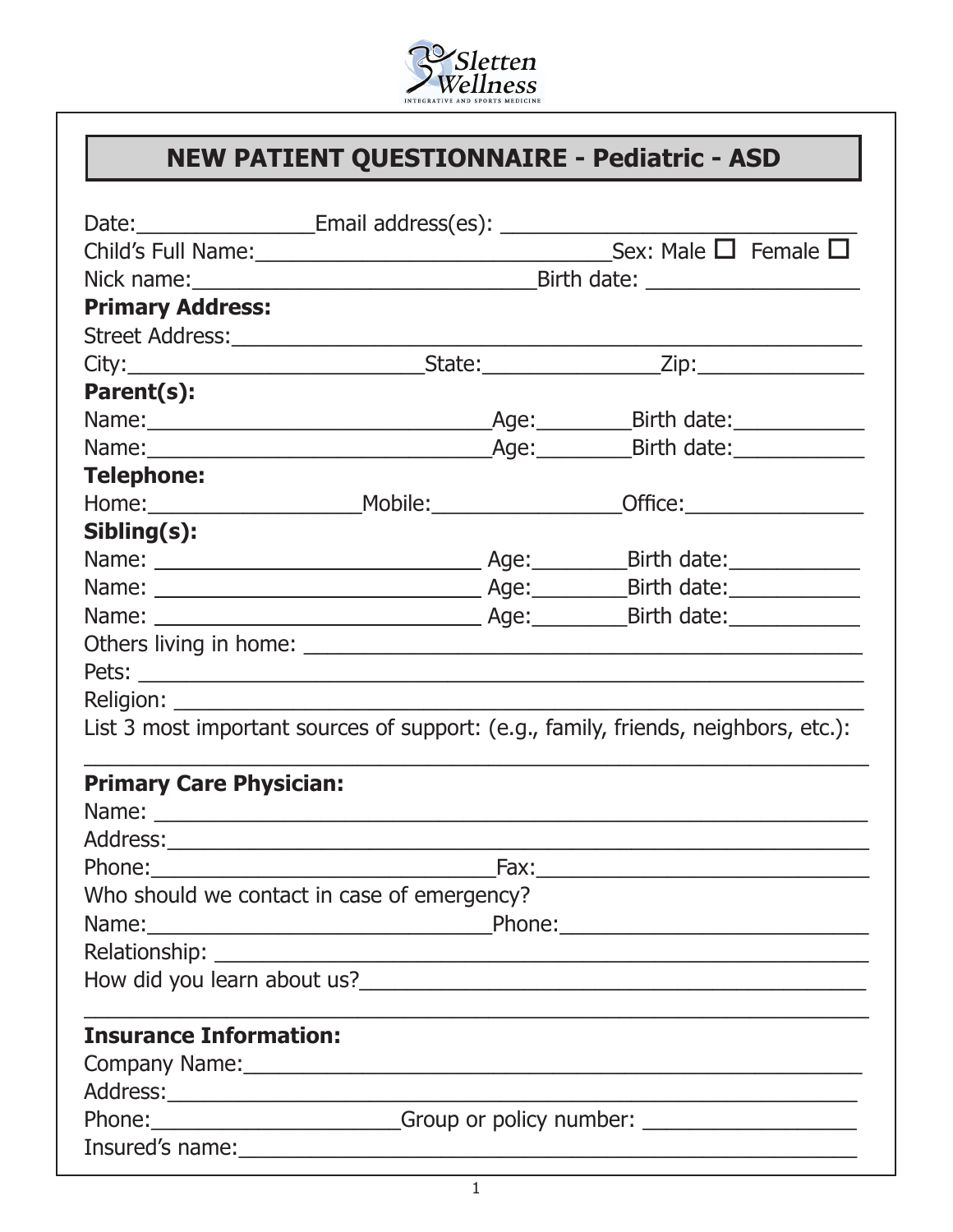

| <b>MOTHER'S INFORMATION:</b>                                                                                                                                                                                                                                                                                                                                                                    |  |
|-------------------------------------------------------------------------------------------------------------------------------------------------------------------------------------------------------------------------------------------------------------------------------------------------------------------------------------------------------------------------------------------------|--|
|                                                                                                                                                                                                                                                                                                                                                                                                 |  |
| <u> 1980 - Johann John Harry Barbara, martx</u>                                                                                                                                                                                                                                                                                                                                                 |  |
|                                                                                                                                                                                                                                                                                                                                                                                                 |  |
| Alcohol intake (What type and how much/day): ___________________________________                                                                                                                                                                                                                                                                                                                |  |
|                                                                                                                                                                                                                                                                                                                                                                                                 |  |
|                                                                                                                                                                                                                                                                                                                                                                                                 |  |
| Chronic Fatigue Syndrome/Fibromialgia $\square$ , Eating Disorder $\square$ , Herpes $\square$ ,<br>Lyme Disease $\square$ , MS $\square$ , Other $\square$<br>If so, give date of diagnosis and treatments:                                                                                                                                                                                    |  |
|                                                                                                                                                                                                                                                                                                                                                                                                 |  |
| <b>Medications:</b>                                                                                                                                                                                                                                                                                                                                                                             |  |
| Supplements:                                                                                                                                                                                                                                                                                                                                                                                    |  |
| Hospitalizations/Surgeries (Provide dates):                                                                                                                                                                                                                                                                                                                                                     |  |
|                                                                                                                                                                                                                                                                                                                                                                                                 |  |
| Dental work during pregnancy?______________                                                                                                                                                                                                                                                                                                                                                     |  |
| <b>Psychiatric Conditions:</b>                                                                                                                                                                                                                                                                                                                                                                  |  |
| Depression $\Box$ , Psychosis $\Box$ , Bipolar $\Box$ , Anxiety $\Box$ , Personality Disorder $\Box$ ,                                                                                                                                                                                                                                                                                          |  |
| Learning Disabilities $\Box$ , Obsessive Compulsive Disorder $\Box$                                                                                                                                                                                                                                                                                                                             |  |
| If so, give date of diagnosis and treatments: __________________________________                                                                                                                                                                                                                                                                                                                |  |
| <b>MATERNAL FAMILY HISTORY:</b><br>Allergy $\Box$ , ADHD $\Box$ , Asthma $\Box$ , Alcoholism or other Addictions $\Box$ , Autism $\Box$ ,<br>Auto-immune/Rheumatologic Disorders $\Box$ , Cancer $\Box$ , Emotional or Psychiatric<br>Disorders $\Box$ , Genetic Diseases $\Box$ , Heart Disease $\Box$ , Learning disabilities $\Box$ ,<br>Other $\Box$<br>If so, state relationship to child: |  |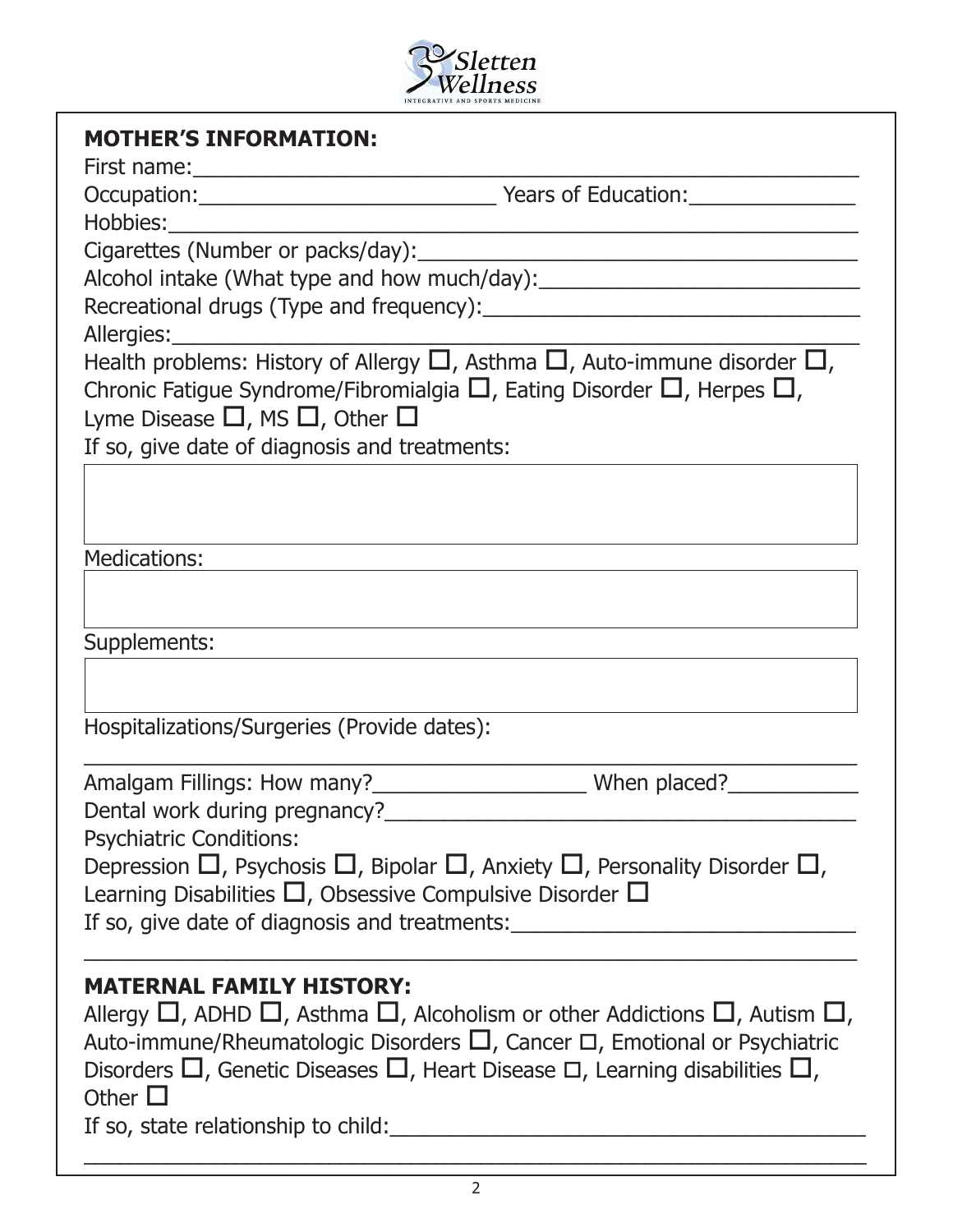

| <b>PRENATAL HISTORY:</b> Maternal Age at delivery: ___________________________________<br>Vaccinations during or 2 years before pregnancy?<br>Medications and supplements during pregnancy?<br>Rh Neg $\Box$ , Pos $\Box$ , Rho-gam $\Box$<br>Complications during pregnancy?<br>Mode of delivery: Vaginal $\Box$ or C-section $\Box$<br>If C-section, explain:<br>If vaginal delivery, did you have forceps/vacuum/breech, shoulder distocia? |
|------------------------------------------------------------------------------------------------------------------------------------------------------------------------------------------------------------------------------------------------------------------------------------------------------------------------------------------------------------------------------------------------------------------------------------------------|
| Medication(s) during delivery, including epidural:                                                                                                                                                                                                                                                                                                                                                                                             |
| Full term $\Box$ or premature $\Box$ If premature, how many weeks?<br>Complications after delivery:                                                                                                                                                                                                                                                                                                                                            |
| Medications/Vaccinations given to child after delivery:                                                                                                                                                                                                                                                                                                                                                                                        |
| <b>Breast feeding:</b><br>Less than 1 month $\Box$ , 1-6 months $\Box$ , 6-18 months $\Box$ , 1 1/2 to 3 yrs $\Box$ , >3 yrs $\Box$<br>Problems with breast feeding:                                                                                                                                                                                                                                                                           |
| Describe fish consumption/painting/construction/pesticide exposure during<br>pregnancy and breast feeding:                                                                                                                                                                                                                                                                                                                                     |
|                                                                                                                                                                                                                                                                                                                                                                                                                                                |
| <b>FATHER'S INFORMATION:</b><br>Name:                                                                                                                                                                                                                                                                                                                                                                                                          |
|                                                                                                                                                                                                                                                                                                                                                                                                                                                |
| Hobbies:<br>Alcohol intake (What type and how much/day): ___________________________________<br>Allergies:                                                                                                                                                                                                                                                                                                                                     |
| Health problems: History of Allergy $\Box$ , Asthma $\Box$ , Auto-immune disorder $\Box$ ,<br>Chronic Fatigue Syndrome/Fibromialgia $\square$ , Eating Disorder $\square$ , Herpes $\square$ ,<br>Lyme Disease $\square$ , MS $\square$ , Other $\square$<br>If so, give date of diagnosis and treatments:                                                                                                                                     |
|                                                                                                                                                                                                                                                                                                                                                                                                                                                |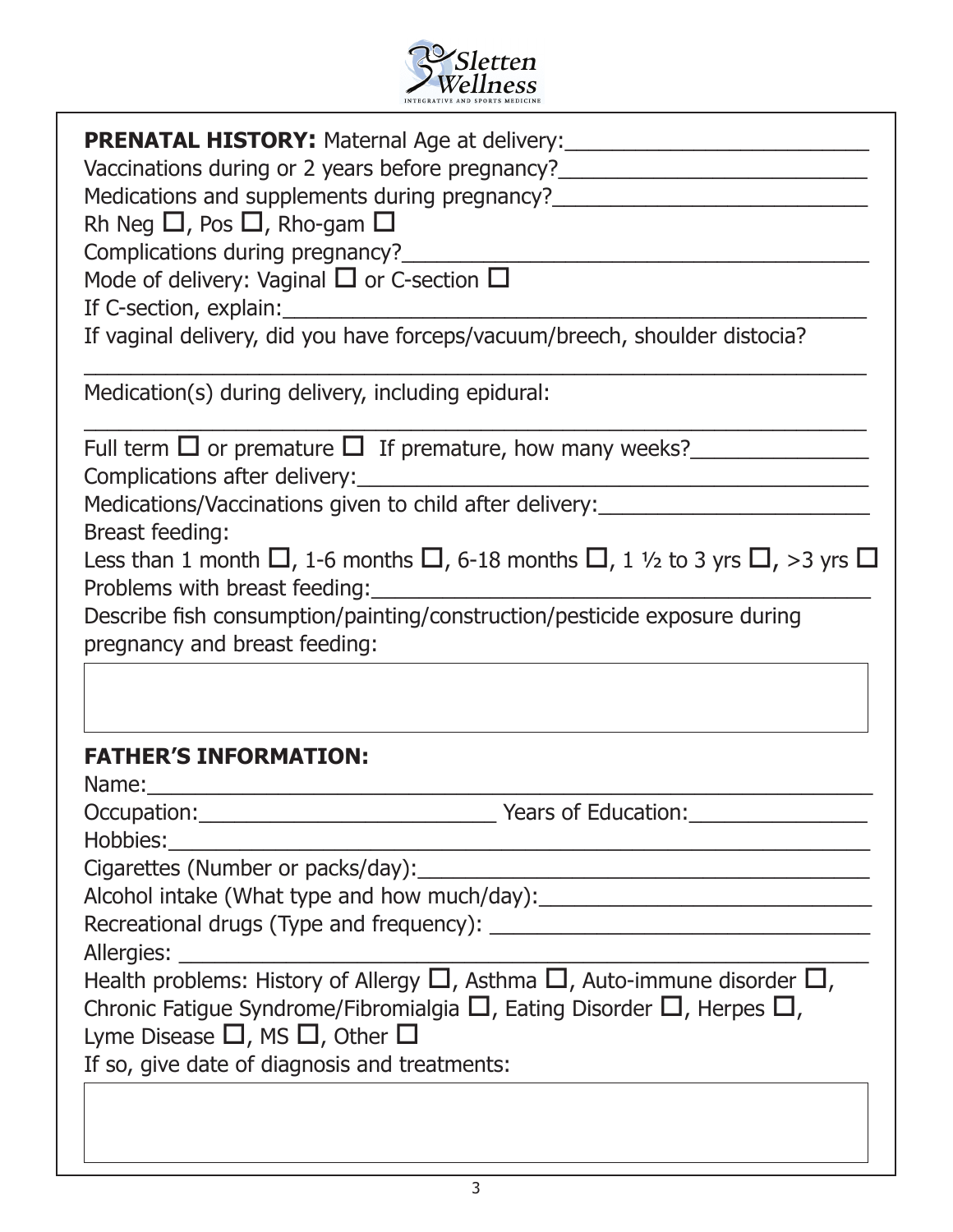

| <b>FATHER'S INFORMATION - Continued:</b><br><b>Medications:</b>                                                                                                                                                                                                                                                                                                |
|----------------------------------------------------------------------------------------------------------------------------------------------------------------------------------------------------------------------------------------------------------------------------------------------------------------------------------------------------------------|
|                                                                                                                                                                                                                                                                                                                                                                |
| Supplements:                                                                                                                                                                                                                                                                                                                                                   |
|                                                                                                                                                                                                                                                                                                                                                                |
| Hospitalizations/Surgeries (Provide dates):                                                                                                                                                                                                                                                                                                                    |
| Amalgam Fillings: How many? <b>Example 20</b> When placed? <b>Multimes:</b> Now many? <b>Adden</b>                                                                                                                                                                                                                                                             |
| <b>Psychiatric Conditions:</b>                                                                                                                                                                                                                                                                                                                                 |
| Anxiety $\Box$ , Bipolar $\Box$ , Depression $\Box$ , Learning Disabilities $\Box$ ,                                                                                                                                                                                                                                                                           |
| Obsessive Compulsive Disorder $\square$ , Personality Disorder $\square$ , Psychosis $\square$ ,                                                                                                                                                                                                                                                               |
| If so, give date of diagnosis and treatments:                                                                                                                                                                                                                                                                                                                  |
|                                                                                                                                                                                                                                                                                                                                                                |
| <b>PATERNAL FAMILY HISTORY:</b> Autism $\Box$ , ADHD $\Box$ , Asthma $\Box$ , Allergy $\Box$ ,<br>Cancer $\Box$ , Heart Disease $\Box$ , Auto-immune/Rheumatologic Disorders $\Box$ ,<br>Learning disabilities $\Box$ , Genetic Diseases $\Box$ , Emotional or Psychiatric<br>Disorders $\Box$ , Alcoholism $\Box$ or other Addictions $\Box$ , Other $\Box$ . |
| If so, state relationship to child (e.g., Cousin, Uncle or other):                                                                                                                                                                                                                                                                                             |
|                                                                                                                                                                                                                                                                                                                                                                |
| <b>INFORMATION About Your Child</b>                                                                                                                                                                                                                                                                                                                            |
| What diagnoses has your child been given and at what age?                                                                                                                                                                                                                                                                                                      |
|                                                                                                                                                                                                                                                                                                                                                                |
| Who gave you the diagnosis?                                                                                                                                                                                                                                                                                                                                    |
| Describe your child to me and tell his/her story. Be as detailed as possible.                                                                                                                                                                                                                                                                                  |
|                                                                                                                                                                                                                                                                                                                                                                |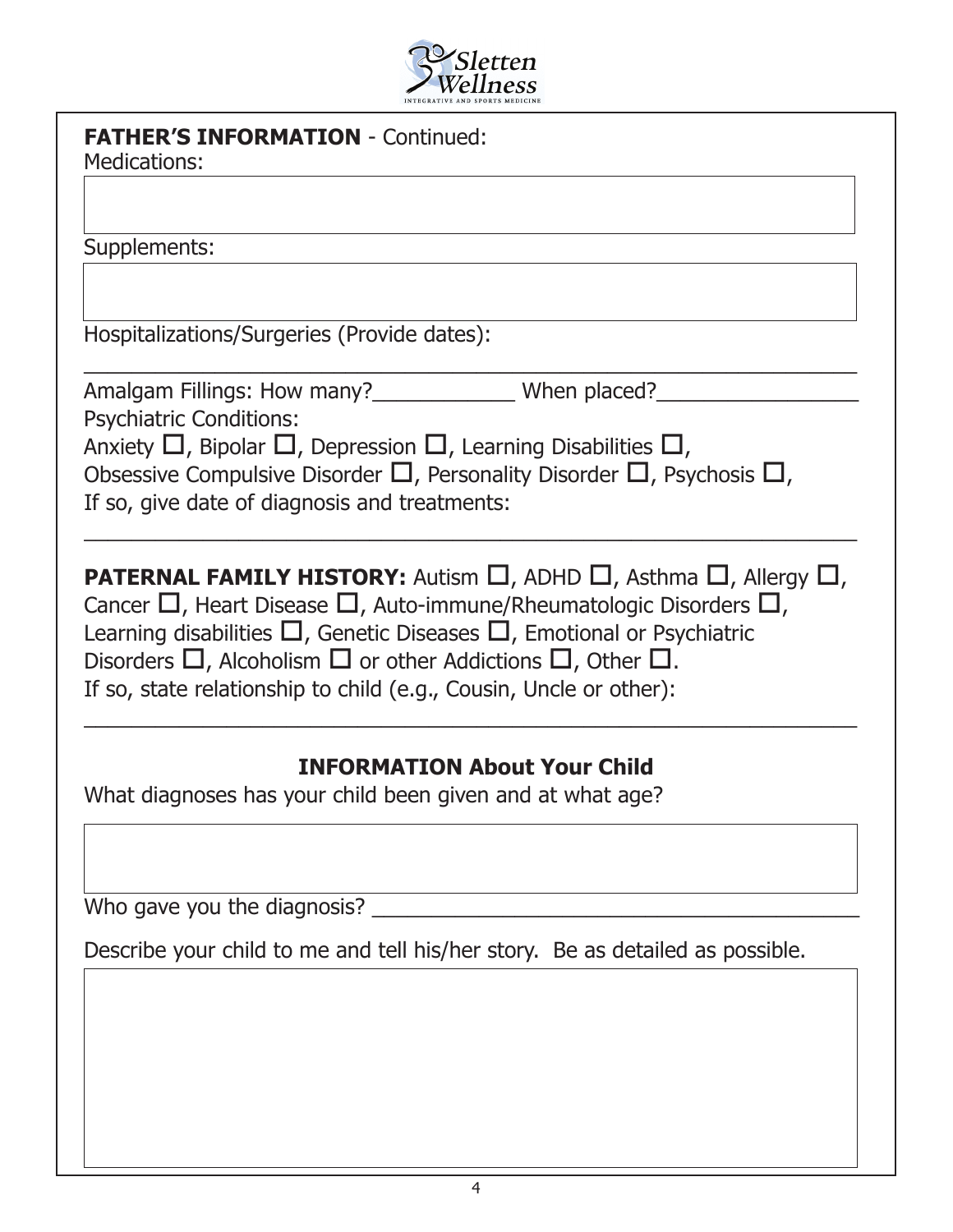

#### **INFORMATION About Your Child** – Continued**:**

 $\_$  ,  $\_$  ,  $\_$  ,  $\_$  ,  $\_$  ,  $\_$  ,  $\_$  ,  $\_$  ,  $\_$  ,  $\_$  ,  $\_$  ,  $\_$  ,  $\_$  ,  $\_$  ,  $\_$  ,  $\_$ 

At what age did you first notice neurodevelopmental problems with your child?

What did you notice?\_\_\_\_\_\_\_\_\_\_\_\_\_\_\_\_\_\_\_\_\_\_\_\_\_\_\_\_\_\_\_\_\_\_\_\_\_\_\_\_\_\_\_\_\_\_\_\_

Did you notice a decline in function following a vaccination (MMR, DTaP, Polio, Chicken Pox, etc.)? \_\_\_\_\_\_\_\_\_\_\_\_\_\_\_\_\_\_\_\_\_\_\_\_\_\_\_\_\_\_\_\_\_\_\_\_\_\_\_\_\_\_\_\_\_\_\_\_\_

\_\_\_\_\_\_\_\_\_\_\_\_\_\_\_\_\_\_\_\_\_\_\_\_\_\_\_\_\_\_\_\_\_\_\_\_\_\_\_\_\_\_\_\_\_\_\_\_\_\_\_\_\_\_\_\_\_\_\_\_\_\_\_\_\_

 $\_$  , and the contribution of the contribution of  $\mathcal{L}_\mathcal{A}$  , and the contribution of  $\mathcal{L}_\mathcal{A}$  , and the contribution of  $\mathcal{L}_\mathcal{A}$ 

 $\mathcal{L}_\text{max}$  , and the contract of the contract of the contract of the contract of the contract of the contract of the contract of the contract of the contract of the contract of the contract of the contract of the contr  $\_$  , and the set of the set of the set of the set of the set of the set of the set of the set of the set of the set of the set of the set of the set of the set of the set of the set of the set of the set of the set of th

 $\_$  , and the set of the set of the set of the set of the set of the set of the set of the set of the set of the set of the set of the set of the set of the set of the set of the set of the set of the set of the set of th

Colic? o Describe:\_\_\_\_\_\_\_\_\_\_\_\_\_\_\_\_\_\_\_\_\_\_\_\_\_\_\_\_\_\_\_\_\_\_\_\_\_\_\_\_\_\_\_\_\_\_\_\_\_

Did your child lose spoken words? Describe:\_\_\_\_\_\_\_\_\_\_\_\_\_\_\_\_\_\_\_\_\_\_\_\_\_\_\_\_\_

Did your child lose social and/or motor skills? Describe:

Was the onset gradual or sudden? The summary state of the state of the state of the state of the state of the state of the state of the state of the state of the state of the state of the state of the state of the state of

Was there any illness or event that preceded the problem? Do not hesitate to mention anything, no matter how insignificant it seems.\_\_\_\_\_\_\_\_\_\_\_\_\_\_\_\_\_\_\_\_

| Has your child had antibiotics? What age $1st$ time, diagnosis, number of courses |  |  |
|-----------------------------------------------------------------------------------|--|--|
| in lifetime, etc:                                                                 |  |  |

 $\mathcal{L}_\text{max}$  , and the contract of the contract of the contract of the contract of the contract of the contract of the contract of the contract of the contract of the contract of the contract of the contract of the contr  $\mathcal{L}_\text{max}$  , and the contract of the contract of the contract of the contract of the contract of the contract of the contract of the contract of the contract of the contract of the contract of the contract of the contr

 $\mathcal{L}_\text{max}$  , and the contract of the contract of the contract of the contract of the contract of the contract of the contract of the contract of the contract of the contract of the contract of the contract of the contr  $\mathcal{L}_\text{max}$  , and the contract of the contract of the contract of the contract of the contract of the contract of the contract of the contract of the contract of the contract of the contract of the contract of the contr

 $\mathcal{L}_\text{max}$  , and the contract of the contract of the contract of the contract of the contract of the contract of the contract of the contract of the contract of the contract of the contract of the contract of the contr

\_\_\_\_\_\_\_\_\_\_\_\_\_\_\_\_\_\_\_\_\_\_\_\_\_\_\_\_\_\_\_\_\_\_\_\_\_\_\_\_\_\_\_\_\_\_\_\_\_\_\_\_\_\_\_\_\_\_\_\_\_\_\_\_\_

 $\_$  , and the set of the set of the set of the set of the set of the set of the set of the set of the set of the set of the set of the set of the set of the set of the set of the set of the set of the set of the set of th  $\_$  , and the set of the set of the set of the set of the set of the set of the set of the set of the set of the set of the set of the set of the set of the set of the set of the set of the set of the set of the set of th

| Known Allergies? $\Box$ Medicines $\Box$ , Foods $\Box$ , Environment $\Box$ |  |  |
|------------------------------------------------------------------------------|--|--|
| $\mathbf{r}$                                                                 |  |  |

How diagnosed?  $\blacksquare$ 

Asthma?  $\Box$  Describe symptoms, date of onset, treatments.

Milk intolerance or craving?  $\Box$  Describe:

Have you started or tried any dietary interventions? Please list:

| Does your child have any sensory issues (Light, sound, tactile, deep pressure, |  |
|--------------------------------------------------------------------------------|--|
| oral, etc)?                                                                    |  |

Does your child have sleep problems?  $\Box$  Describe sleep patterns and any treatments: **Example 19**  $\sim$  2008  $\sim$  2008  $\sim$  2008  $\sim$  2008  $\sim$  2008  $\sim$  2008  $\sim$  2008  $\sim$  2008  $\sim$  2008  $\sim$  2008  $\sim$  2008  $\sim$  2008  $\sim$  2008  $\sim$  2008  $\sim$  2008  $\sim$  2008  $\sim$  2008  $\sim$  2008  $\sim$  2008  $\sim$  20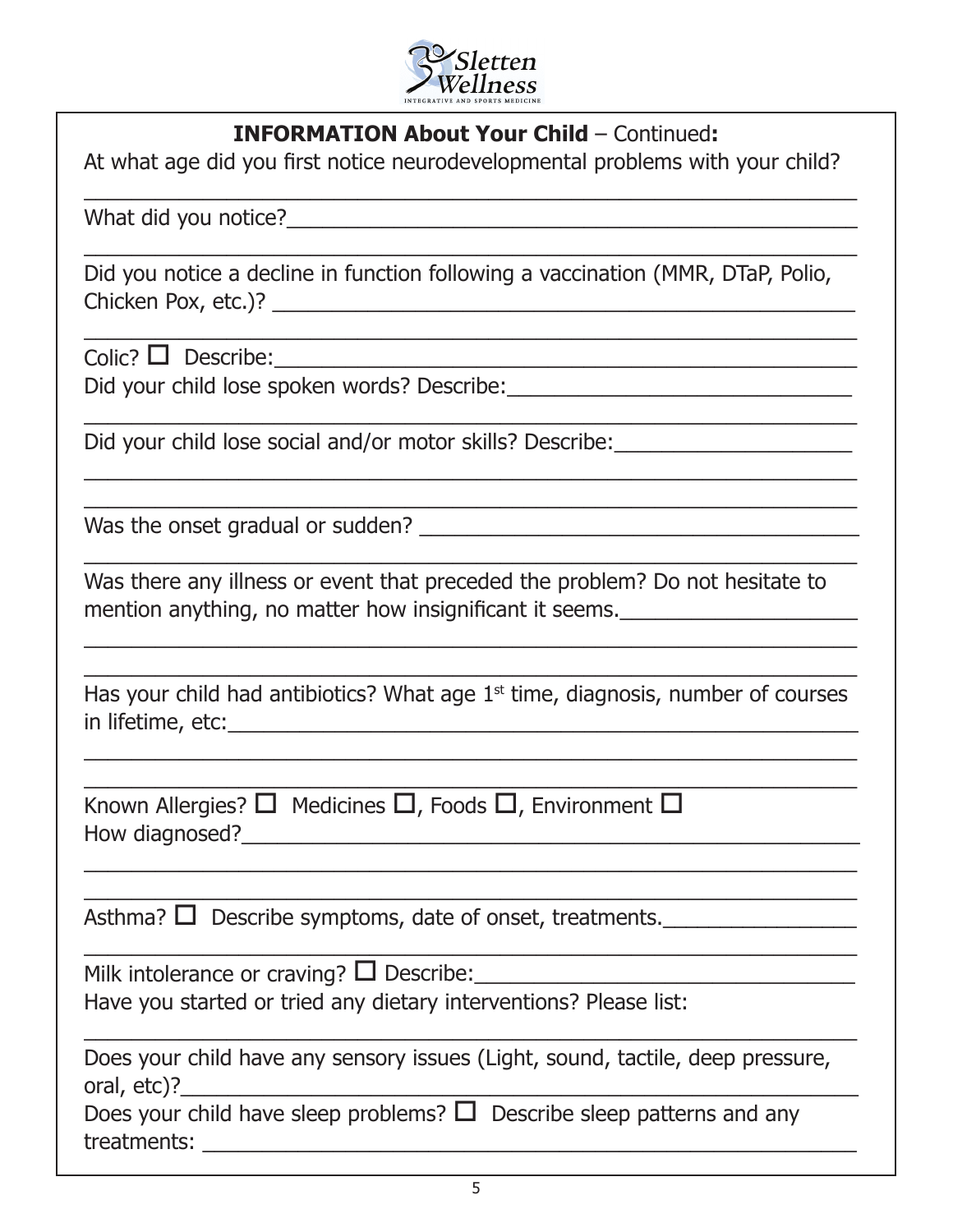

|                                            |                                             | <b>INFORMATION About Your Child - Continued:</b>                                                               |                         |                            |
|--------------------------------------------|---------------------------------------------|----------------------------------------------------------------------------------------------------------------|-------------------------|----------------------------|
|                                            | How does your child interact with:          |                                                                                                                |                         |                            |
|                                            |                                             |                                                                                                                |                         |                            |
|                                            |                                             | Peers?                                                                                                         |                         |                            |
|                                            |                                             |                                                                                                                |                         |                            |
|                                            |                                             |                                                                                                                |                         |                            |
|                                            |                                             | What is his/her closest personal bond? Favorite object? Favorite activity?                                     |                         |                            |
|                                            |                                             |                                                                                                                |                         |                            |
|                                            | How would you describe his/her:             |                                                                                                                |                         |                            |
|                                            |                                             | Imagination: Note also a server that the server of the server of the server of the server of the server of the |                         |                            |
|                                            |                                             |                                                                                                                |                         |                            |
|                                            |                                             |                                                                                                                |                         |                            |
|                                            |                                             |                                                                                                                |                         |                            |
|                                            |                                             |                                                                                                                |                         |                            |
|                                            |                                             | Please check $(v)$ any behaviors that may apply:                                                               |                         |                            |
| $\Box$ Inappropriate Giggle $\Box$ Fatigue |                                             | $\Box$ Recurrent Strep                                                                                         | $\Box$ Poor Eye Contact | $\Box$ Itchy Buttocks      |
| $\Box$ Spacey/Foggy                        | $\Box$ Irritability                         | Infection                                                                                                      | $\Box$ Poor Muscle Tone | $\Box$ Fecal Smearing      |
| $\Box$ Night Waking                        | $\Box$ Loose Stools                         | $\Box$ OCD                                                                                                     | $\Box$ Seizures         | $\Box$ Teeth Grinding      |
| $\Box$ Hyperactive                         | $\Box$ Headache                             | $\Box$ Verbal Stimming                                                                                         | $\Box$ Cold Sores       | $\Box$ PICA                |
| $\Box$ Toe Walking                         | $\Box$ Head Banging                         | $\Box$ Echolalia                                                                                               | $\Box$ Warts            | $\Box$ Insatiable Appetite |
| $\Box$ Hand Flapping                       | $\Box$ Fatigue                              | $\Box$ ADD/ADHD                                                                                                | $\Box$ Socially         | $\Box$ Picking             |
| $\Box$ Sugar Craving                       | $\Box$ Aggressive                           | $\Box$ Tics                                                                                                    | Inappropriate           | $\Box$ Biting              |
| $\Box$ Anus Red Ring                       | $\Box$ Violent                              | $\Box$ Mood Changes                                                                                            | $\Box$ Other            | $\Box$ Bloated Belly       |
| $\Box$ Ring Worm                           | $\Box$ Foul Smelling Stools $\Box$ Tantrums |                                                                                                                |                         |                            |
| $\Box$ Cradle Cap                          | $\Box$ Hypoactive                           |                                                                                                                |                         |                            |
| $\Box$ Bedwetting                          |                                             |                                                                                                                |                         |                            |
| What makes your child:                     |                                             |                                                                                                                |                         |                            |
|                                            |                                             |                                                                                                                |                         |                            |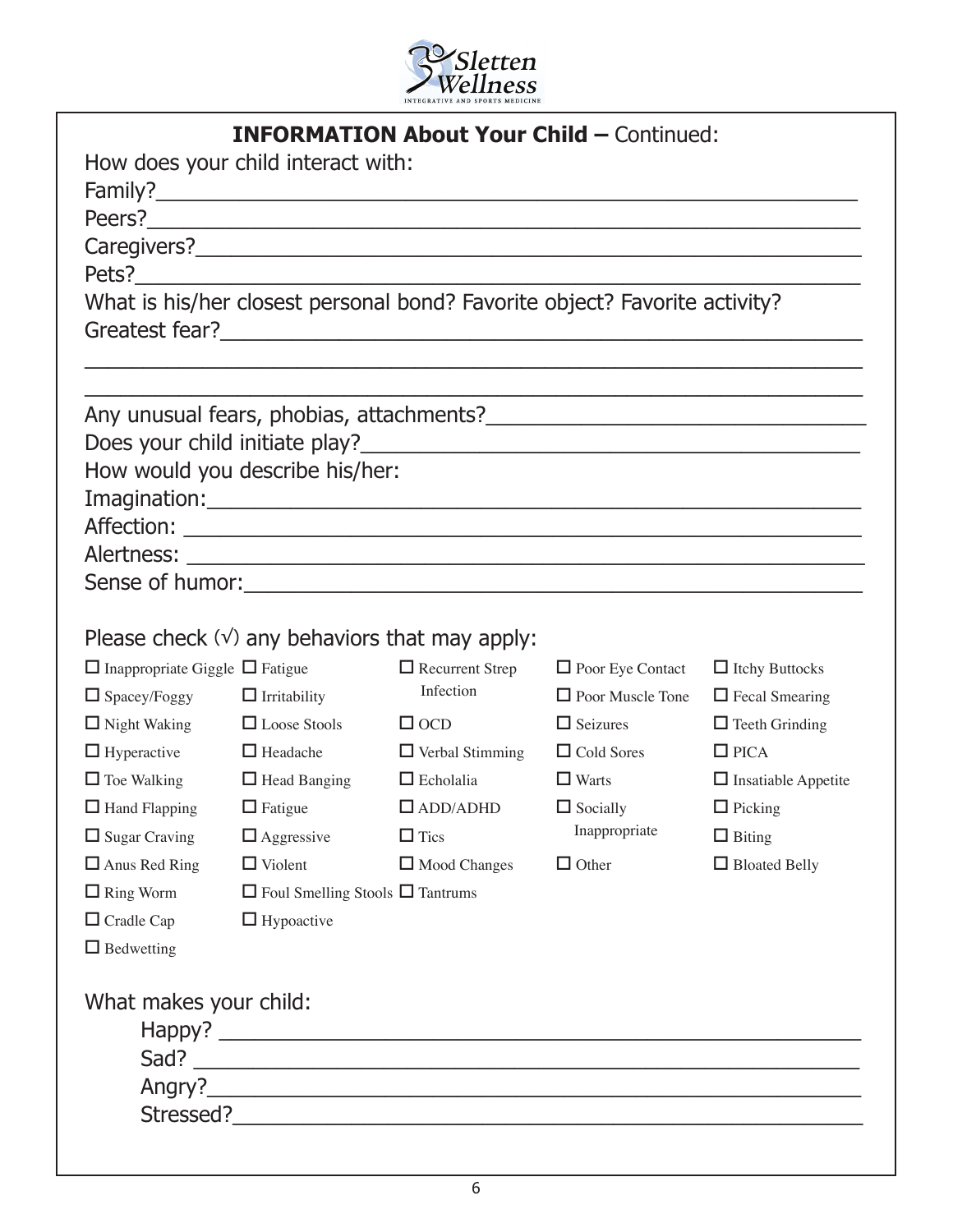

#### **INFORMATION About Your Child – Continued:**

 $\_$  , and the set of the set of the set of the set of the set of the set of the set of the set of the set of the set of the set of the set of the set of the set of the set of the set of the set of the set of the set of th  $\_$  , and the set of the set of the set of the set of the set of the set of the set of the set of the set of the set of the set of the set of the set of the set of the set of the set of the set of the set of the set of th

How do you as parents and the family deal with the emotions of your child?

How is his/her eye contact?

Does your child enjoy vigorous physical activity? Describe frequency, duration, and intensity: \_\_\_\_\_\_\_\_\_\_\_\_\_\_\_\_\_\_\_\_\_\_\_\_\_\_\_\_\_\_\_\_\_\_\_\_\_\_\_\_\_\_\_\_\_\_\_\_\_\_\_\_\_\_

 $\_$  , and the set of the set of the set of the set of the set of the set of the set of the set of the set of the set of the set of the set of the set of the set of the set of the set of the set of the set of the set of th Does your child require special help with activities of daily living? (Dressing, feeding, bathing, etc)?

 $\_$  , and the set of the set of the set of the set of the set of the set of the set of the set of the set of the set of the set of the set of the set of the set of the set of the set of the set of the set of the set of th

 $\_$  , and the set of the set of the set of the set of the set of the set of the set of the set of the set of the set of the set of the set of the set of the set of the set of the set of the set of the set of the set of th

 $\_$  , and the set of the set of the set of the set of the set of the set of the set of the set of the set of the set of the set of the set of the set of the set of the set of the set of the set of the set of the set of th

 $\_$  , and the set of the set of the set of the set of the set of the set of the set of the set of the set of the set of the set of the set of the set of the set of the set of the set of the set of the set of the set of th

Describe any special school programs that your child is in:

Academic performance? **Example 2** 

Learning disorders or delays? \_\_\_\_\_\_\_\_\_\_\_\_\_\_\_\_\_\_\_\_\_\_\_\_\_\_\_\_\_\_\_\_\_\_\_\_\_\_\_\_\_

Disruptive or antisocial behavior in public? Disruptive or antisocial behavior in public?

Is your child potty trained: Yes  $\Box$ , NO  $\Box$ Describe bowel movements: \_\_\_\_\_\_\_\_\_\_\_\_\_\_\_\_\_\_\_\_\_\_\_\_\_\_\_\_\_\_\_\_\_\_\_\_\_\_\_\_\_\_

Frequency?

Texture? (hard o, mushy o, sticky o, runny o) \_\_\_\_\_\_\_\_\_\_\_\_\_\_\_\_\_\_\_

Color? (Light o, dark o) \_\_\_\_\_\_\_\_\_\_\_\_\_\_\_\_\_\_\_\_\_\_\_\_\_\_\_\_\_\_\_\_\_\_\_\_\_\_\_

Odor? (Normal  $\Box$ , pungent  $\Box$ )

Is there abdominal pain/discomfort or does the abdomen seem bloated?  $NO \Box$ , YES  $\Box$  Describe:

Any problems with vomiting or reflux? NO  $\Box$ , YES  $\Box$  Describe:

Any skin problems? (Eczema, diaper rashes, etc.) NO  $\Box$ , YES  $\Box$  Describe:

Ear, nose and throat problems? (Thrush  $\Box$ , cavities  $\Box$ , tonsillitis  $\Box$ , colds  $\Box$ , ear infections  $\Box$ , etc.) Describe:

 $\overline{a_1}$  , and the set of the set of the set of the set of the set of the set of the set of the set of the set of the set of the set of the set of the set of the set of the set of the set of the set of the set of the se

 $\_$  , and the set of the set of the set of the set of the set of the set of the set of the set of the set of the set of the set of the set of the set of the set of the set of the set of the set of the set of the set of th

 $\_$  , and the set of the set of the set of the set of the set of the set of the set of the set of the set of the set of the set of the set of the set of the set of the set of the set of the set of the set of the set of th

Has hearing been tested? NO  $\Box$ , YES  $\Box$  Results:

Has your child had respiratory infections in the past? (Bronchitis  $\Box$ , Pneumonia  $\square$ ). Describe:

 $\_$  , and the set of the set of the set of the set of the set of the set of the set of the set of the set of the set of the set of the set of the set of the set of the set of the set of the set of the set of the set of th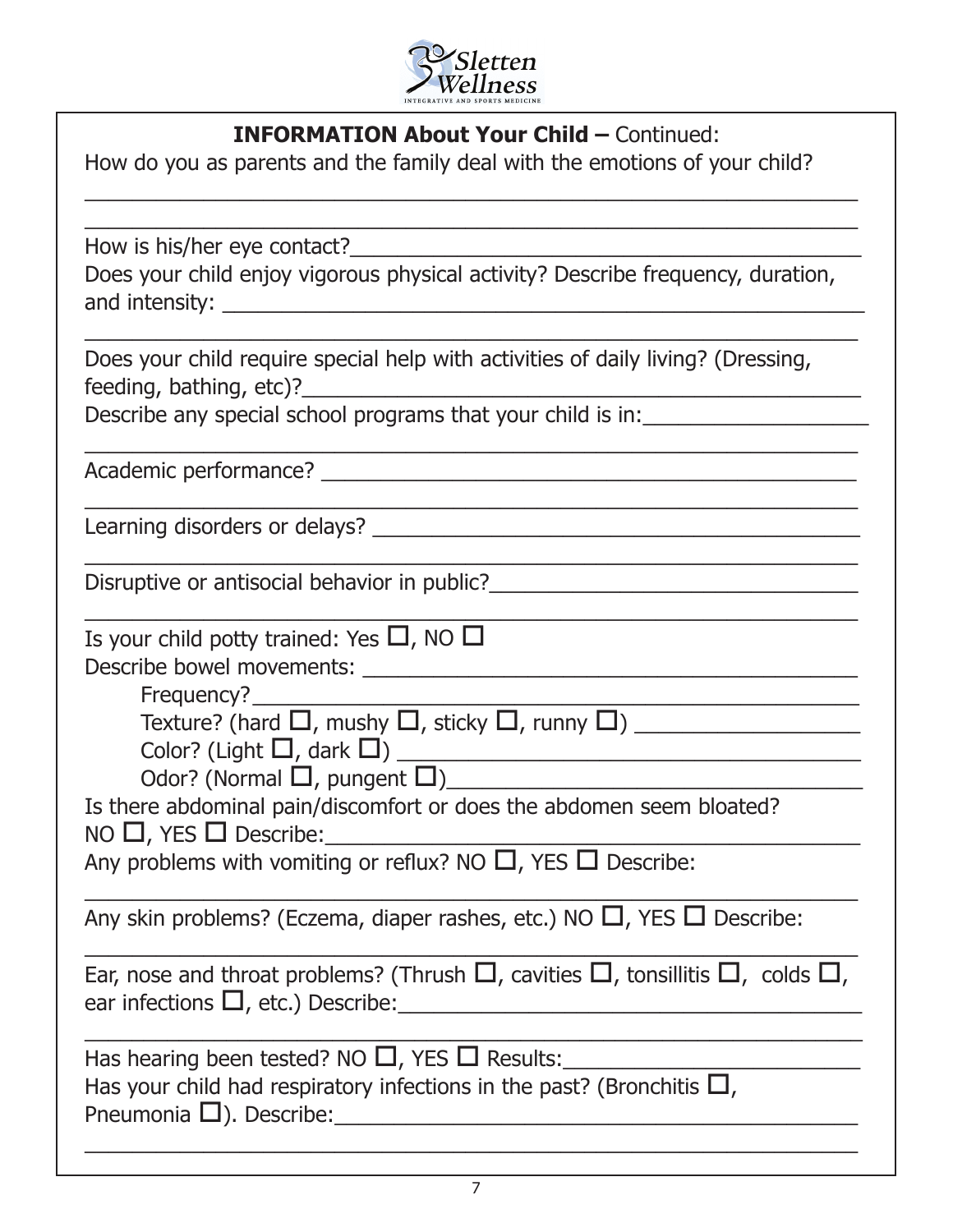

#### **INFORMATION About Your Child** - Continued

Has your child had any infectious diseases? (Chicken pox  $\Box$ , Meningitis  $\Box$ , Mono o, Herpes o, etc). Describe:\_\_\_\_\_\_\_\_\_\_\_\_\_\_\_\_\_\_\_\_\_\_\_\_\_\_\_\_\_\_\_\_\_\_\_\_

Has your child ever had a seizure? NO  $\Box$ , YES  $\Box$  If so, when was the 1<sup>st</sup> and most recent episode: \_\_\_\_\_\_\_\_\_\_\_\_\_\_\_\_\_\_\_\_\_\_\_\_\_\_\_\_\_\_\_\_\_\_\_\_\_\_\_\_\_\_\_\_\_\_\_\_

 $\overline{a_1}$  , and the contribution of the contribution of the contribution of the contribution of the contribution of the contribution of the contribution of the contribution of the contribution of the contribution of the

Does your child have any bone, joint or orthopedic problems? NO  $\Box$ , YES  $\Box$ If so, list date and treatments:\_\_\_\_\_\_\_\_\_\_\_\_\_\_\_\_\_\_\_\_\_\_\_\_\_\_\_\_\_\_\_\_\_\_\_\_\_\_\_\_\_

Has your child had any major injuries or surgeries? NO  $\Box$ , YES  $\Box$  Date:

Does your child have any other medical problems?

List all medication that your child is currently taking. Dosage and Frequency.

List medications in the past: Improvement or Decline:

List all supplements that your child is taking. Dosage and Frequency.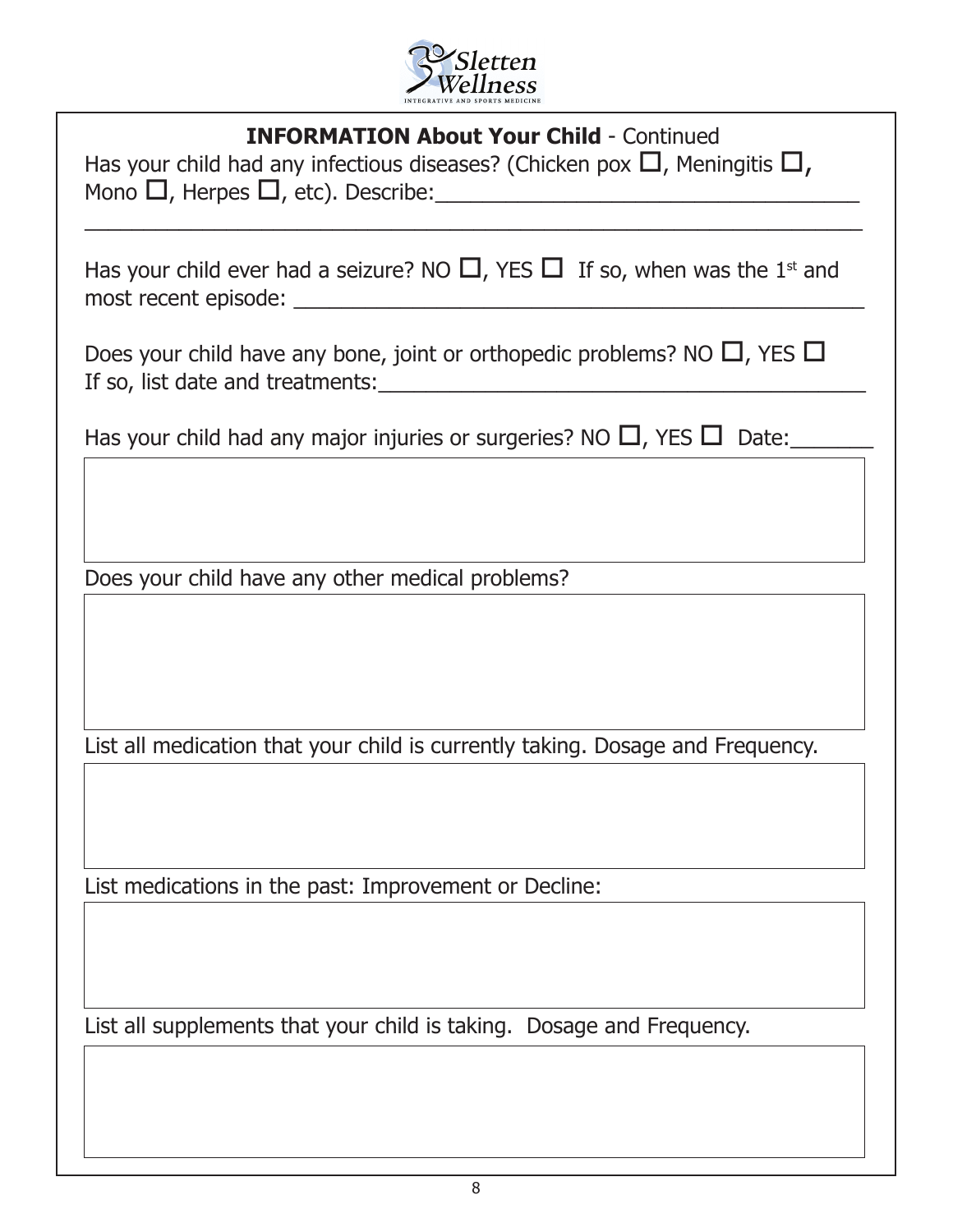

## **DIETARY/NUTRITIONAL HISTORY**

| Bottle-fed? NO $\Box$ , YES $\Box$ : If yes, brand of formula.<br>First foods: (Please list): |
|-----------------------------------------------------------------------------------------------|
| Milk? NO $\Box$ , YES $\Box$ : If yes, begun at what age? ______                              |
| Known allergies to food (Please list):                                                        |
|                                                                                               |
| Suspected sensitivities to foods (Please list):                                               |
|                                                                                               |
| Food cravings (Please list):                                                                  |
|                                                                                               |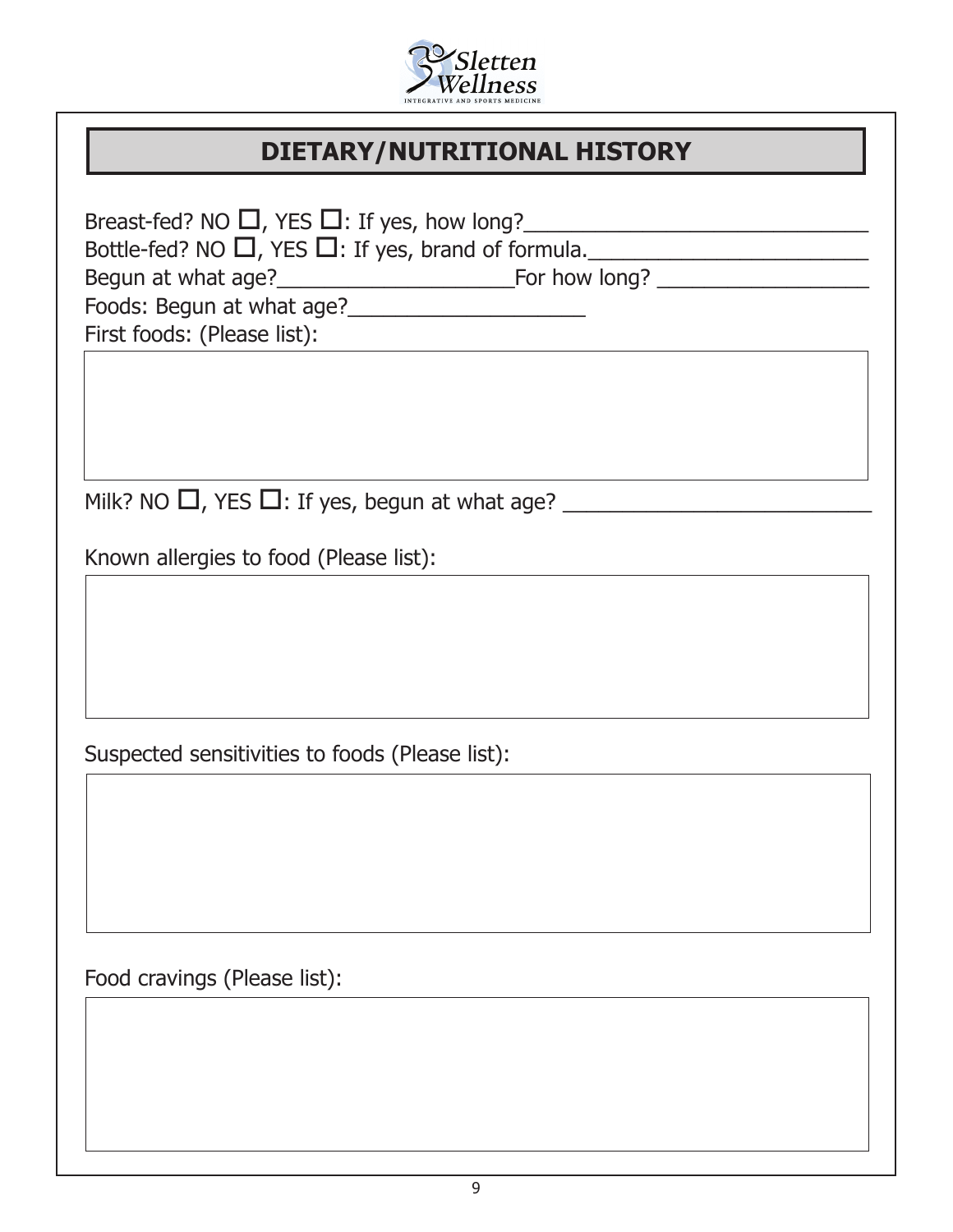

## **DIETARY/NUTRITIONAL HISTORY** - Continued

## Foods my child eats: (Place "√" in appropriate column)

|                             |       | 3-5 times/ | $1-3$ times/ | Never or     | Used to eat a lot  |
|-----------------------------|-------|------------|--------------|--------------|--------------------|
| Food                        | Daily | week       | week         | almost never | but no longer does |
| Cookies:                    |       |            |              |              |                    |
| Candy:                      |       |            |              |              |                    |
| Sweet foods:                |       |            |              |              |                    |
| Caffeine (soda, tea, etc.): |       |            |              |              |                    |
| Chocolate:                  |       |            |              |              |                    |
| Milk: Type:                 |       |            |              |              |                    |
| Cheese:                     |       |            |              |              |                    |
| Ice Cream:                  |       |            |              |              |                    |
| Salty Foods:                |       |            |              |              |                    |
| Meat:                       |       |            |              |              |                    |
| Type:<br>Pasta:             |       |            |              |              |                    |
| Bread: Type:                |       |            |              |              |                    |
| <b>Rice</b>                 |       |            |              |              |                    |
| Potato                      |       |            |              |              |                    |
| Soy                         |       |            |              |              |                    |
| Corn                        |       |            |              |              |                    |
| Eggs                        |       |            |              |              |                    |
| Peanuts                     |       |            |              |              |                    |

Check "√" the most appropriate description below of your child's diet:

- $\Box$  Mostly baby foods
- $\Box$  Mostly carbohydrates (bread, pasta, etc.)
- $\Box$  Mostly dairy (milk, cheese, etc.)
- $\Box$  Mostly meat
- $\Box$  Mostly vegetarian (vegetables, fruits, grains, etc.)<br> $\Box$  Other. Describe:
- Other. Describe: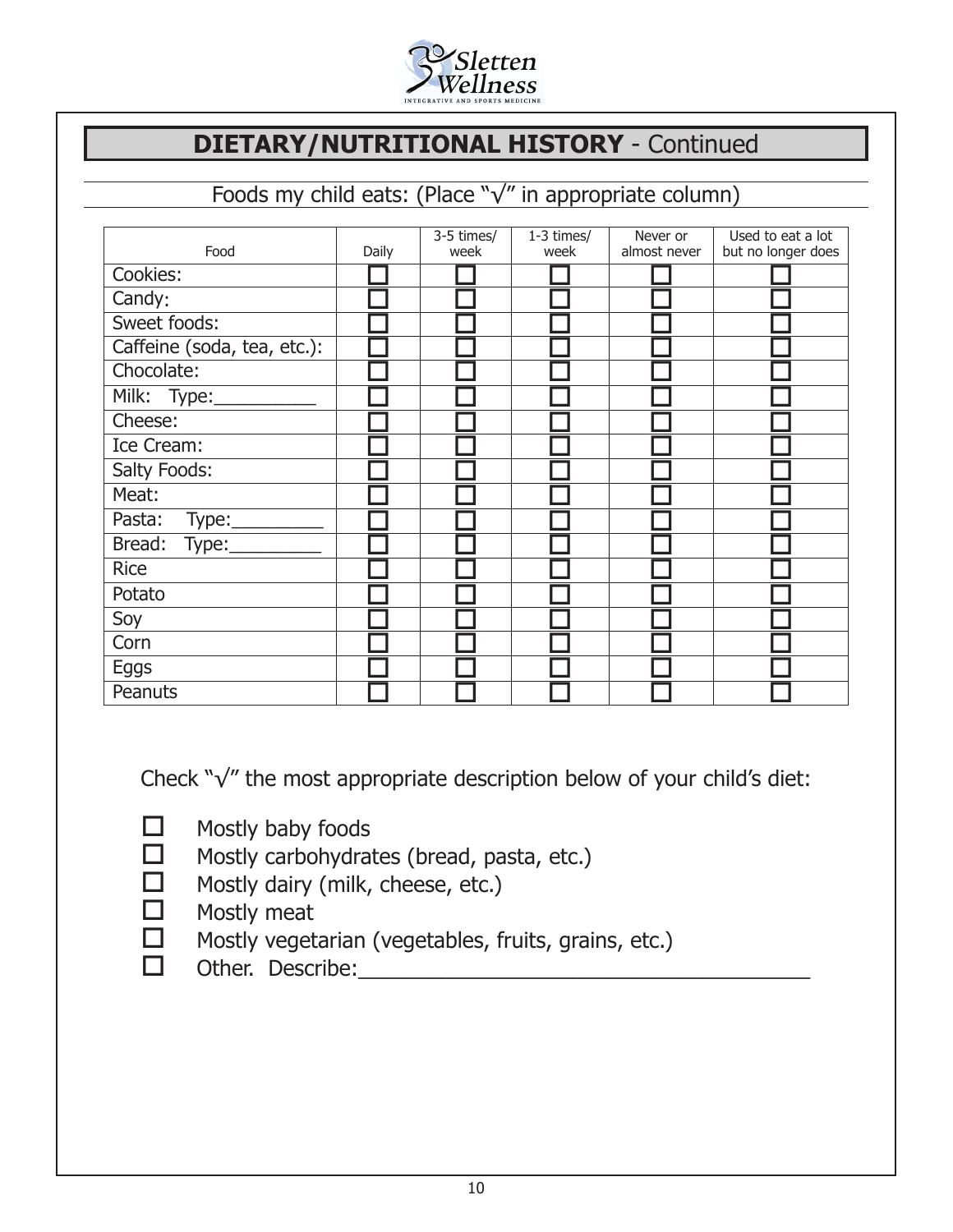

## **DIETARY/NUTRITIONAL HISTORY** - Continued

Please list the foods and beverages normally consumed by your child for three typical days:

|                     | ricase ise are rooms and beverages normally consumed by your critic rol ance eypical days.<br>DAY <sub>1</sub> |
|---------------------|----------------------------------------------------------------------------------------------------------------|
| Breakfast:          |                                                                                                                |
| Morning snack(s):   |                                                                                                                |
| Lunch:              |                                                                                                                |
| Afternoon snack(s): |                                                                                                                |
| Dinner:             |                                                                                                                |
| Other:              |                                                                                                                |
|                     | DAY <sub>2</sub>                                                                                               |
| Breakfast:          |                                                                                                                |
| Morning snack(s):   |                                                                                                                |
| Lunch:              |                                                                                                                |
| Afternoon snack(s): |                                                                                                                |
| Dinner:             |                                                                                                                |
| Other:              |                                                                                                                |
|                     | DAY <sub>3</sub>                                                                                               |
| Breakfast:          |                                                                                                                |
| Morning snack(s):   |                                                                                                                |
| Lunch:              |                                                                                                                |
| Afternoon snack(s): |                                                                                                                |
| Dinner:             |                                                                                                                |
| Other:              |                                                                                                                |
|                     | <b>ENVIRONMENTAL HISTORY</b>                                                                                   |
|                     |                                                                                                                |
|                     | Do you, your child, or any family members practice any relaxation/stress                                       |
|                     | management techniques? Please describe:                                                                        |
|                     |                                                                                                                |
|                     |                                                                                                                |

CHECK "√" THE APPROPRIATE ANSWERS TO THE FOLLOWING QUESTIONS:

| Location of home: City $\Box$ , Suburban $\Box$ , Wooded $\Box$ , Farm $\Box$                           |
|---------------------------------------------------------------------------------------------------------|
| Water: City $\Box$ , Well $\Box$ , Bottled $\Box$ , Purification system: No $\Box$ , Yes $\Box$ If yes, |
| please describe:                                                                                        |
| Type of heat: Electric $\Box$ , Gas $\Box$ , Oil $\Box$ , Other $\Box$ . If other, please describe:     |

 $\frac{1}{2}$  ,  $\frac{1}{2}$  ,  $\frac{1}{2}$  ,  $\frac{1}{2}$  ,  $\frac{1}{2}$  ,  $\frac{1}{2}$  ,  $\frac{1}{2}$  ,  $\frac{1}{2}$  ,  $\frac{1}{2}$  ,  $\frac{1}{2}$  ,  $\frac{1}{2}$  ,  $\frac{1}{2}$  ,  $\frac{1}{2}$  ,  $\frac{1}{2}$  ,  $\frac{1}{2}$  ,  $\frac{1}{2}$  ,  $\frac{1}{2}$  ,  $\frac{1}{2}$  ,  $\frac{1$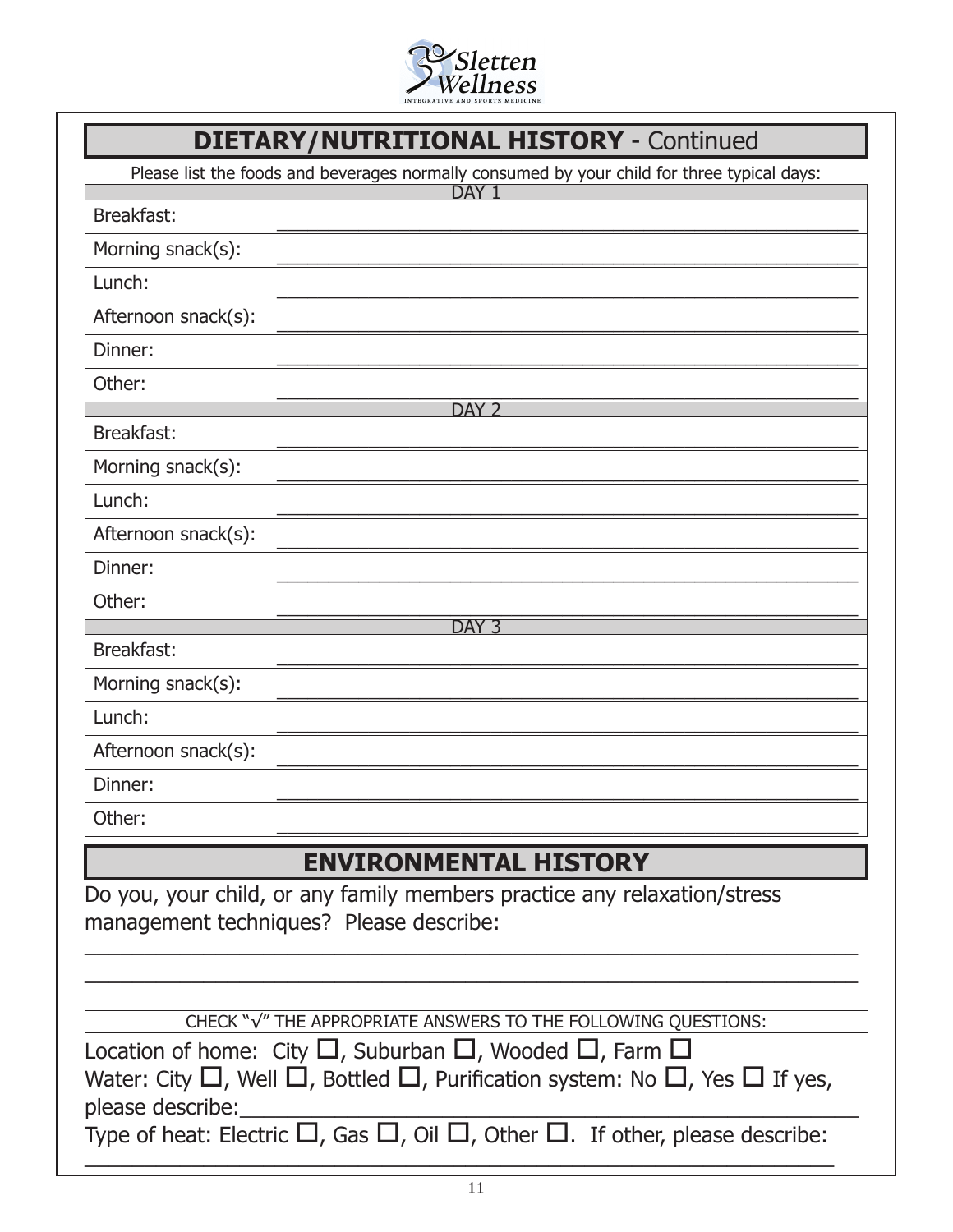

## **ENVIRONMENTAL HISTORY** - Continued

| Do you live near: Power lines $\square$ , Woods $\square$ , Industrial areas $\square$ , Water $\square$<br>Do you live near or down wind of agriculture fields?<br>If you live near water, list type: Swamp $\square$ , River $\square$ , Ocean $\square$ , Other $\square$ |                                                    |                                                                                                                                                                                   |  |  |  |  |  |
|------------------------------------------------------------------------------------------------------------------------------------------------------------------------------------------------------------------------------------------------------------------------------|----------------------------------------------------|-----------------------------------------------------------------------------------------------------------------------------------------------------------------------------------|--|--|--|--|--|
| If other, please describe:                                                                                                                                                                                                                                                   |                                                    |                                                                                                                                                                                   |  |  |  |  |  |
|                                                                                                                                                                                                                                                                              |                                                    | Does your home have a lot of: Dust $\square$ , Mold $\square$ , Down $\square$ , Other feather items<br>(pillows, upholstery, stuffed animals?) $\Box$ . If yes, please describe: |  |  |  |  |  |
|                                                                                                                                                                                                                                                                              |                                                    | Describe your child's bedroom (check the appropriate response(s):                                                                                                                 |  |  |  |  |  |
| Bedding:                                                                                                                                                                                                                                                                     |                                                    | Synthetic $\Box$ , Down $\Box$ , Feather $\Box$ , Cotton $\Box$ , Organic $\Box$                                                                                                  |  |  |  |  |  |
| Mattress cover:                                                                                                                                                                                                                                                              | No $\Box$ , Yes $\Box$                             |                                                                                                                                                                                   |  |  |  |  |  |
| Type:                                                                                                                                                                                                                                                                        | Crib $\Box$ , Junior bed $\Box$ , Adult bed $\Box$ |                                                                                                                                                                                   |  |  |  |  |  |
| Flooring:                                                                                                                                                                                                                                                                    | Glued down $\Box$ , Synthetic padding $\Box$       | Carpet wall-to-wall $\square$ , Area rug $\square$ , Wood $\square$ ,                                                                                                             |  |  |  |  |  |
| Window<br>treatment:                                                                                                                                                                                                                                                         | Valance $\Box$ , Other $\Box$ . Describe:          | Shades $\Box$ , Blinds $\Box$ , Thin curtain $\Box$ , Heavy curtain $\Box$ ,                                                                                                      |  |  |  |  |  |
| Other items in<br>the room:                                                                                                                                                                                                                                                  |                                                    | Describe furniture, toys, stuffed animals, etc.                                                                                                                                   |  |  |  |  |  |
| Flooring in<br>other rooms:                                                                                                                                                                                                                                                  |                                                    |                                                                                                                                                                                   |  |  |  |  |  |
| Please check where appropriate:                                                                                                                                                                                                                                              |                                                    | Is your child sensitive to or bothered by any of the following?                                                                                                                   |  |  |  |  |  |
| Perfumes/cosmetics $\square$                                                                                                                                                                                                                                                 |                                                    | Mold $\square$                                                                                                                                                                    |  |  |  |  |  |
| Cleaning products $\square$                                                                                                                                                                                                                                                  |                                                    | Pollens/grasses                                                                                                                                                                   |  |  |  |  |  |
| Soaps [                                                                                                                                                                                                                                                                      | Animals (dander) $\Box$                            |                                                                                                                                                                                   |  |  |  |  |  |
| Gasoline $\square$<br>Detergents $\square$                                                                                                                                                                                                                                   |                                                    |                                                                                                                                                                                   |  |  |  |  |  |
| Dust $\square$<br>Paint $\square$                                                                                                                                                                                                                                            |                                                    |                                                                                                                                                                                   |  |  |  |  |  |
| Other                                                                                                                                                                                                                                                                        |                                                    |                                                                                                                                                                                   |  |  |  |  |  |
|                                                                                                                                                                                                                                                                              | Please list known environmental allergies:         |                                                                                                                                                                                   |  |  |  |  |  |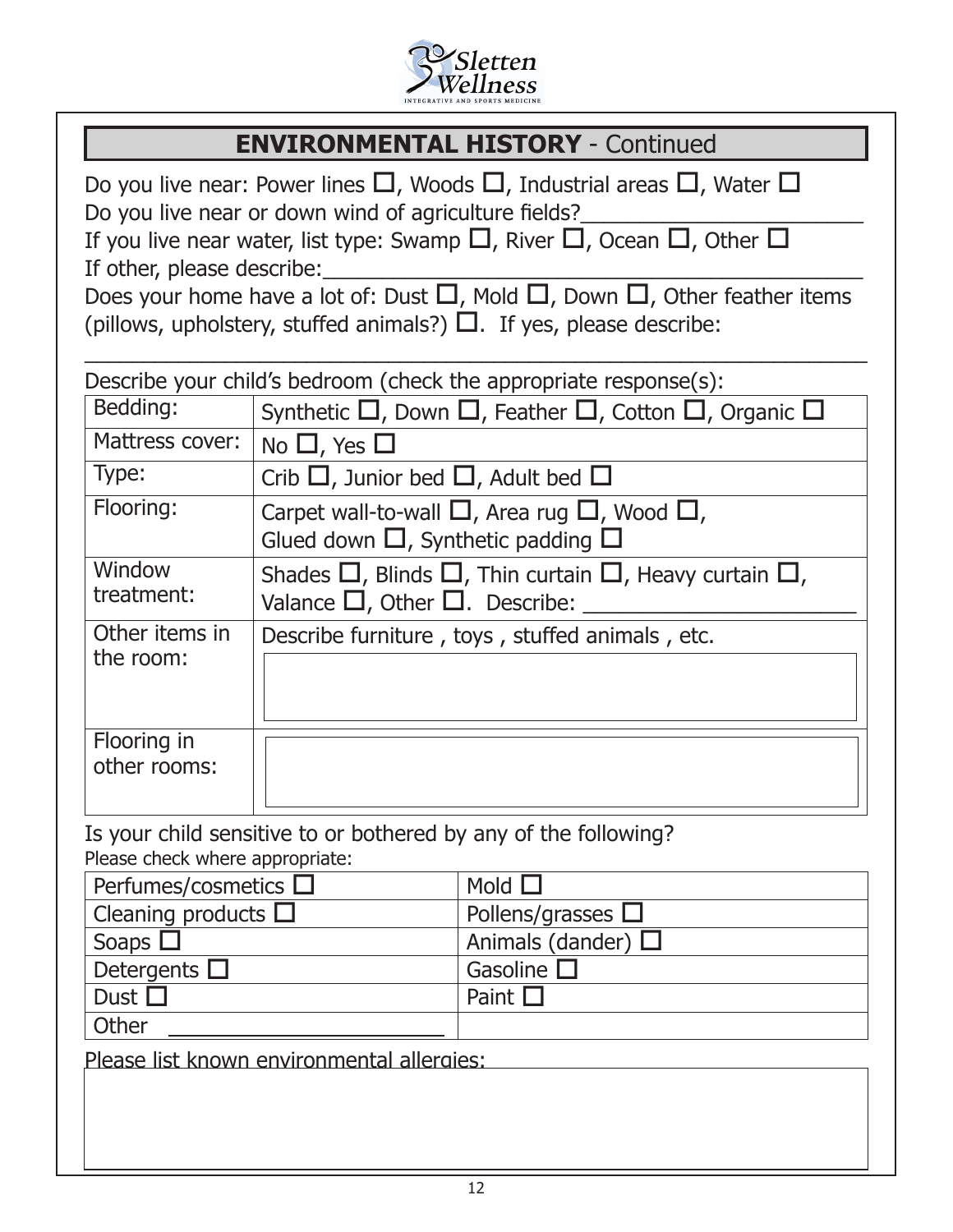

## **DEVELOPMENTAL HISTORY**

Please list age when following skills were mastered and any problems associated with these skills:

| First words / Age:          | Walking / Age:            |
|-----------------------------|---------------------------|
| Sitting up / Age:           | Running / Age:            |
| Crawling / Age:             | Jumping / Age:            |
| Phrases or sentences / Age: | Putting on clothes / Age: |
| Pulling to stand / Age:     | Pedaling bicycle / Age:   |

Do you have any other developmental concerns?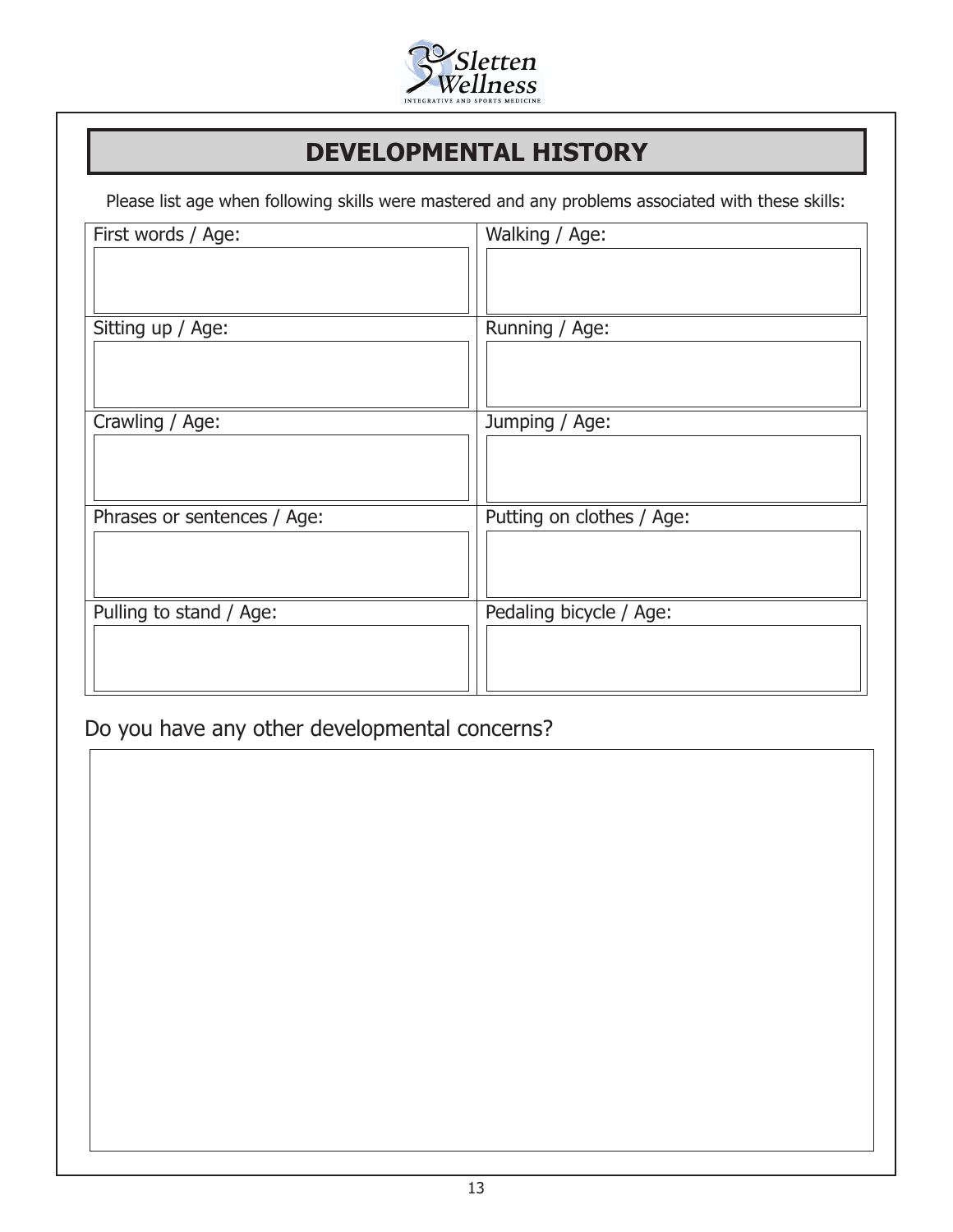

## **LABORTORY TESTING**

Please provide date for tests that have been completed. Results section will be filled out by Dr. Sletten upon review.

| <b>Evaluation/Test:</b>              | Date: | <b>Results</b> (Save results section for Doctor visit): |
|--------------------------------------|-------|---------------------------------------------------------|
| 24 Hour Amino Acids                  |       |                                                         |
| Organic Acids - fungal/<br>bacterial |       |                                                         |
| Organic Acids -<br>Metabolism        |       |                                                         |
| <b>Urinary Peptides</b>              |       |                                                         |
| <b>Urine Toxic Elements</b>          |       |                                                         |
| Urine Kryptopyrrole                  |       |                                                         |
| Urine Porphyrins/<br>Neopterin       |       |                                                         |
| Amino Acid Screen                    |       |                                                         |
| <b>Blood Chemistry Screen</b>        |       |                                                         |
| <b>Blood Count (CBC)</b>             |       |                                                         |
| <b>Fatty Acids</b>                   |       |                                                         |
| Food Allergy/Sensitivity             |       |                                                         |
| <b>Folic Acid</b>                    |       |                                                         |
| Fragile X Chromosome<br><b>Study</b> |       |                                                         |
| ASO/Anti DNAse B Ab<br>(PANDAS)      |       |                                                         |
| SED RATE (ESR)                       |       |                                                         |
| <b>Cytokine Profile</b>              |       |                                                         |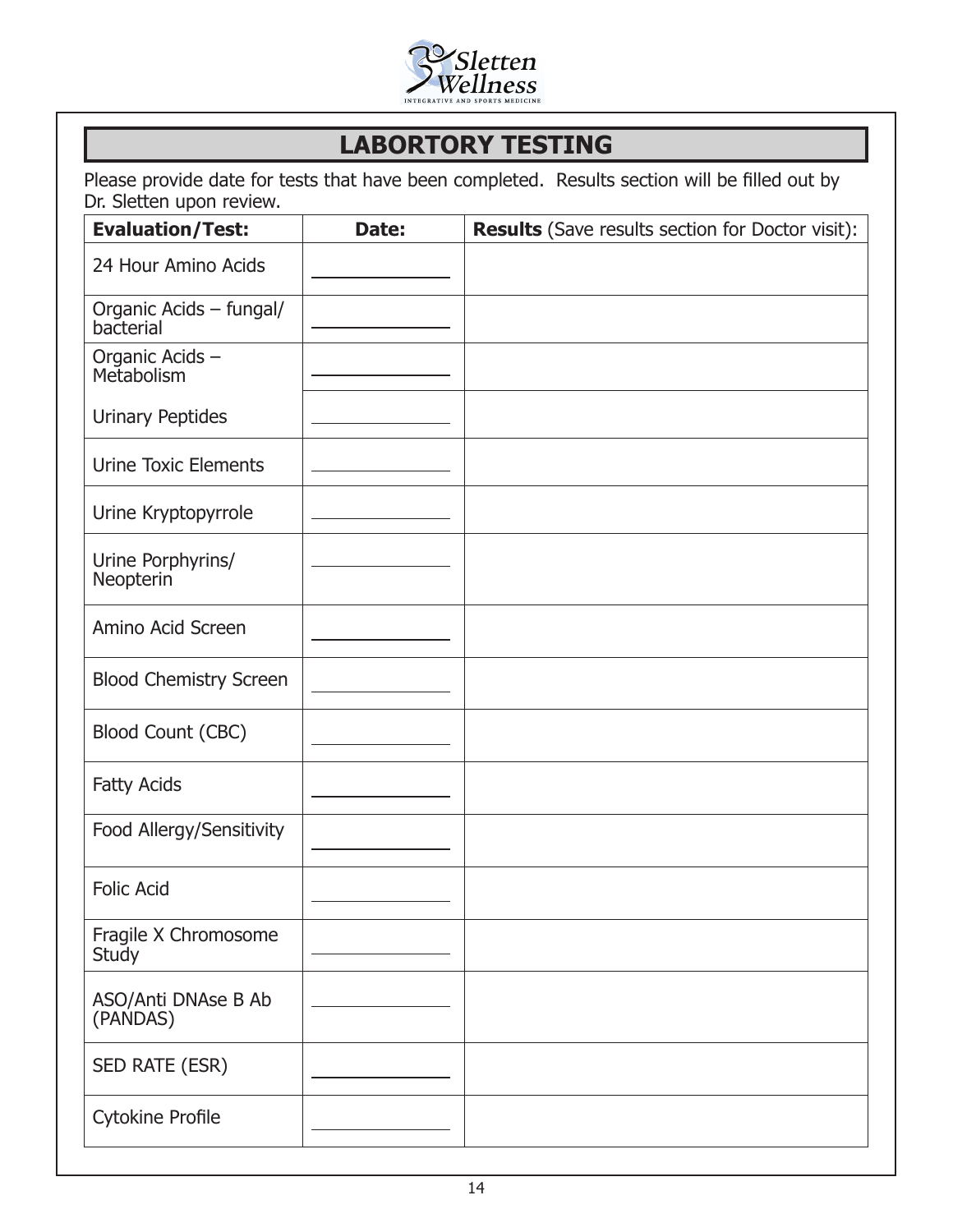

# **LABORTORY TESTING** - Continued

| <b>Evaluation/Test:</b>       | Date: | <b>Results</b> (Save results for Doctor visit): |
|-------------------------------|-------|-------------------------------------------------|
| <b>CR Reactive Protein</b>    |       |                                                 |
| Myelin Basic Protein          |       |                                                 |
| Neurofilaments                |       |                                                 |
| Lyme Disease Panel            |       |                                                 |
| <b>Virus Panel</b>            |       |                                                 |
| Magnesium/Calcium             |       |                                                 |
| Lactate                       |       |                                                 |
| Carnitine                     |       |                                                 |
| <b>Immune Profile</b>         |       |                                                 |
| <b>Intestinal Permability</b> |       |                                                 |
| Liver Detox Profile           |       |                                                 |
| Zinc/Copper                   |       |                                                 |
| <b>RBC Elements</b>           |       |                                                 |
| Ferritin (Iron Stores)        |       |                                                 |
| Methylmalonic Acid            |       |                                                 |
| Vitamin $A/D/B_{12}$          |       |                                                 |
| <b>Thyroid Profile</b>        |       |                                                 |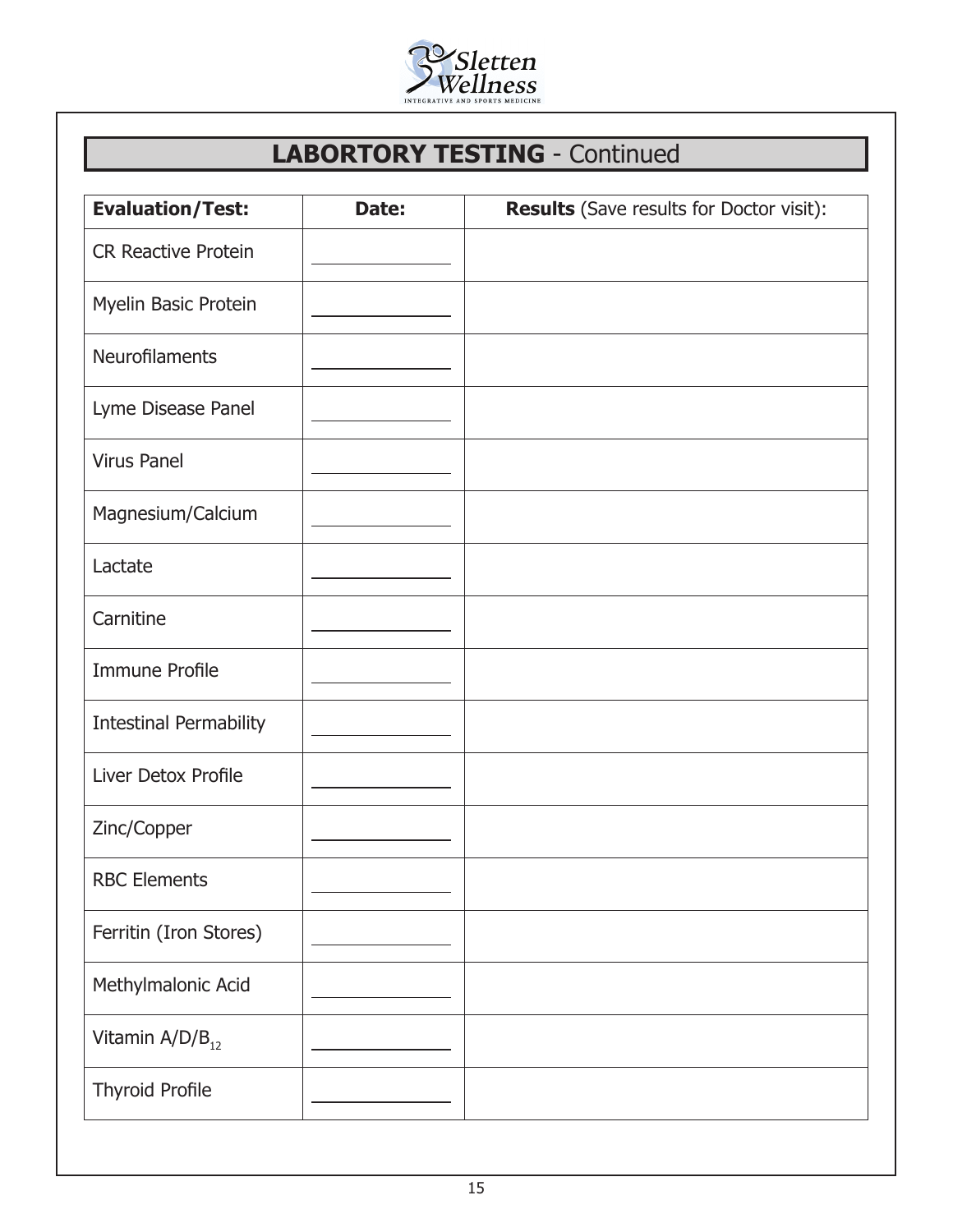

## **LABORTORY TESTING** - Continued

| <b>Evaluation/Test:</b>         | Date: | <b>Results</b> (Save results for Doctor visit): |
|---------------------------------|-------|-------------------------------------------------|
| Uric Acid (blood or<br>urine)   |       |                                                 |
| Pinworm Prep                    |       |                                                 |
| <b>Stool Culture</b>            |       |                                                 |
| <b>Stool Parasites</b>          |       |                                                 |
| Reducing Substances             |       |                                                 |
| Alpha-1-Antitrypsin             |       |                                                 |
| Comprehensive Stool<br>Analysis |       |                                                 |
| X-Rays (specify)                |       |                                                 |
| CT Scan (specify area)          |       |                                                 |
| Colonoscopy                     |       |                                                 |
| <b>EEG</b>                      |       |                                                 |
| <b>Hair Toxic Elements</b>      |       |                                                 |
| <b>Hearing Test</b>             |       |                                                 |
| MRI (specify area)              |       |                                                 |
| PET Scan/SPECT                  |       |                                                 |
| Small Bowel Biopsy              |       |                                                 |
|                                 |       |                                                 |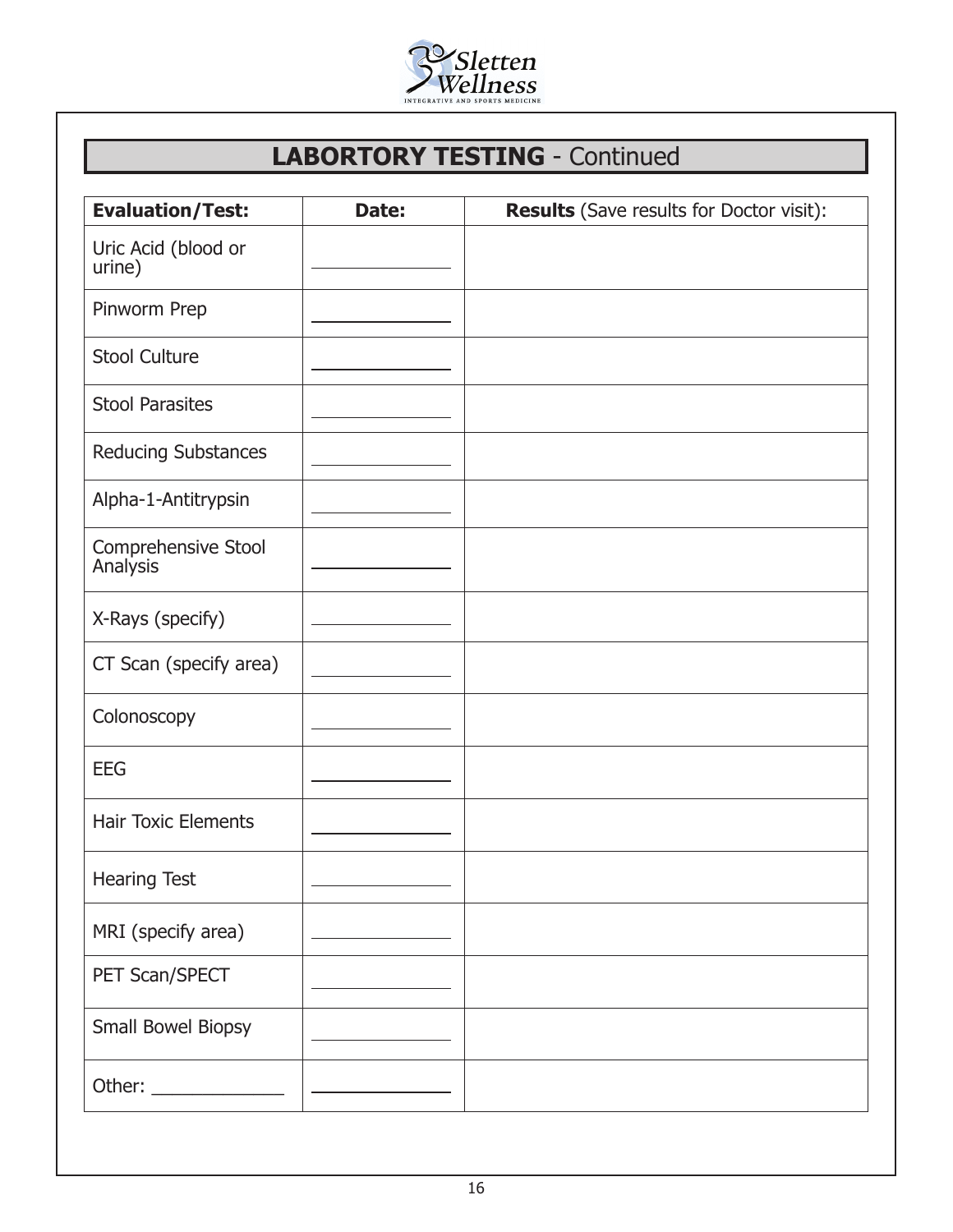

|                     |                                       |                                                   | <b>IMMUNIZATIONS</b>     |        |         |           |       |              |                          |                      |
|---------------------|---------------------------------------|---------------------------------------------------|--------------------------|--------|---------|-----------|-------|--------------|--------------------------|----------------------|
| Age                 | Vaccinations<br>(Pleae list)<br>Given | Vaccinations<br>given while<br>child was<br>sick? | Bowel<br>Stool Change    | Crying | Seizure | Irritable | Fever | Rash         | Poor sleep               | Other<br>Observation |
| $0 - 2$<br>months   |                                       |                                                   | ٦                        | ٦      | $\Box$  | $\Box$    | ٦     | $\mathsf{L}$ | П                        |                      |
| $2 - 4$<br>months   |                                       |                                                   | ٦                        | ٦      | П       | J.        | ٦     | $\Box$       | $\overline{\phantom{0}}$ |                      |
| $4 - 6$<br>months   |                                       |                                                   | ٦                        | ┓      | □       | $\Box$    | ٦     | П            | П                        |                      |
| $6 - 9$<br>months   |                                       |                                                   | ┓                        | . I    | $\Box$  | П         | ٦     | $\Box$       | П                        |                      |
| $9 - 12$<br>months  |                                       |                                                   | $\mathcal{A}$            | П      | □       | П         | ٦     | $\Box$       | $\Box$                   |                      |
| $12 - 15$<br>months |                                       |                                                   | ٦                        | ┓      | □       | П         | ٦     | П            | n l                      |                      |
| $15 - 18$<br>months |                                       |                                                   | ┓                        | - 1    | П       | ٦         | ┓     | $\Box$       | П                        |                      |
| 18-24<br>months     |                                       |                                                   | ┑                        | П      | П       | ┓         | ┓     | ┓            | П                        |                      |
| Other               |                                       |                                                   | $\overline{\phantom{0}}$ | . I    |         |           |       |              | n l                      |                      |

Do you have any other questions or concerns about immunizations?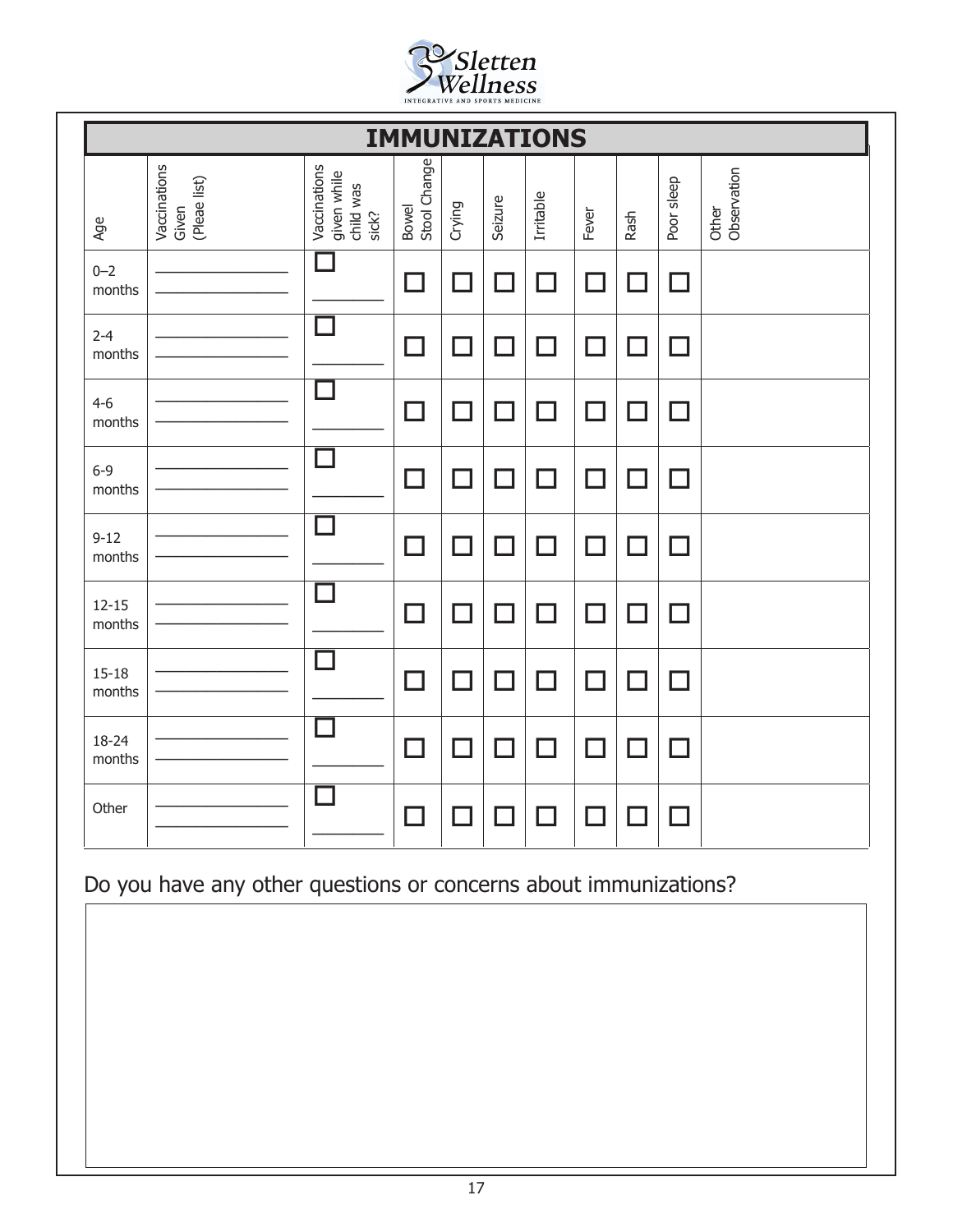

## **MEDICATIONS OR SUPPLEMENTS**

Please check  $(\sqrt{})$  substances taken now or in the past and mark the appropriate reaction

| <b>Now</b> | Past | Medication or Supplement      | Very<br>Good | Good | None | Bad | Very<br>Bad | Bad<br>then<br>Good | Comments |
|------------|------|-------------------------------|--------------|------|------|-----|-------------|---------------------|----------|
|            |      | <b>Central Nervous System</b> |              |      |      |     |             |                     |          |
|            |      | Clozaril (clozapine)          |              |      |      |     |             |                     |          |
|            |      | Haldol                        |              |      |      |     |             |                     |          |
|            |      | Prolixin                      |              |      |      |     |             |                     |          |
|            |      | Risperdal                     |              |      |      |     |             |                     |          |
|            |      | Seroquel                      |              |      |      |     |             |                     |          |
|            |      | Stelazine                     |              |      |      |     |             |                     |          |
|            |      | Thorazine                     |              |      |      |     |             |                     |          |
|            |      | Zyprexa                       |              |      |      |     |             |                     |          |
|            |      | Clonidine                     |              |      |      |     |             |                     |          |
|            |      | Cogentin                      |              |      |      |     |             |                     |          |
|            |      | Deanol (deaner, DMAE)         |              |      |      |     |             |                     |          |
|            |      | Dextromethorphan              |              |      |      |     |             |                     |          |
|            |      | Lithium                       |              |      |      |     |             |                     |          |
|            |      | Naltrexone                    |              |      |      |     |             |                     |          |
|            |      | St. John's Wort               |              |      |      |     |             |                     |          |
|            |      | Anafranil                     |              |      |      |     |             |                     |          |
|            |      | Depakene for behavior         |              |      |      |     |             |                     |          |
|            |      | Depakene for seizures         |              |      |      |     |             |                     |          |
|            |      | Depakote for behavior         |              |      |      |     |             |                     |          |
|            |      | Depakote for seizures         |              |      |      |     |             |                     |          |
|            |      | Dilantin                      |              |      |      |     |             |                     |          |
|            |      | Felbatol                      |              |      |      |     |             |                     |          |
|            |      | Gabitril                      |              |      |      |     |             |                     |          |
|            |      | Keppra                        |              |      |      |     |             |                     |          |
|            |      | Klonopin                      |              |      |      |     |             |                     |          |
|            |      | Lamictal                      |              |      |      |     |             |                     |          |
|            |      | Luvox                         |              |      |      |     |             |                     |          |
|            |      | Mysoline                      |              |      |      |     |             |                     |          |
|            |      | Neurontin                     |              |      |      |     |             |                     |          |
|            |      | Paxil                         |              |      |      |     |             |                     |          |
|            |      | Phenobarbital                 |              |      |      |     |             |                     |          |
|            |      | Straterra                     |              |      |      |     |             |                     |          |
|            |      | Tegretol                      |              |      |      |     |             |                     |          |
|            |      | <b>Topamax</b>                |              |      |      |     |             |                     |          |
|            |      | Trileptal                     |              |      |      |     |             |                     |          |
|            |      | Zarotin                       |              |      |      |     |             |                     |          |
|            |      | Zonegran                      |              |      |      |     |             |                     |          |
|            |      |                               |              |      |      |     |             |                     |          |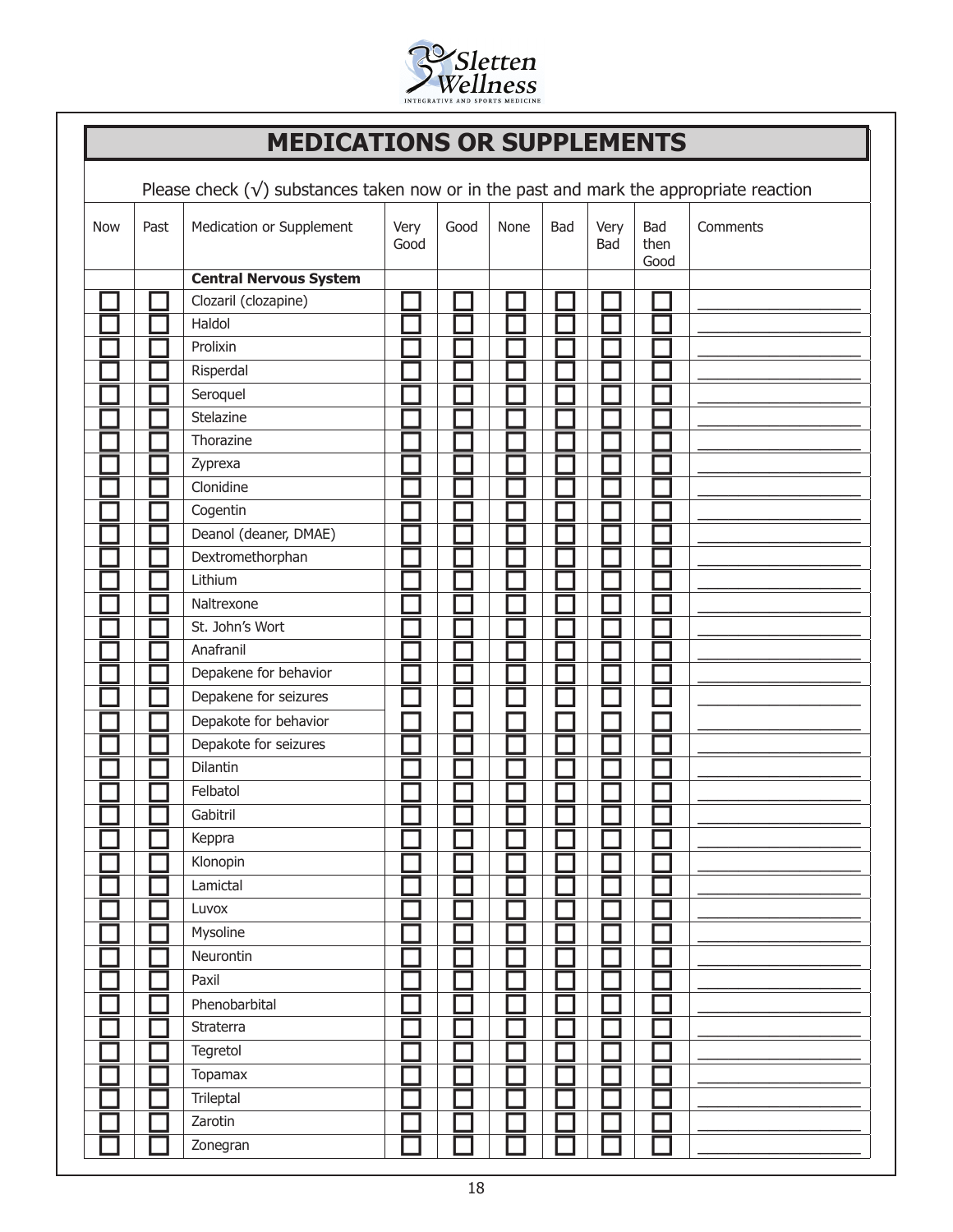

| <b>Now</b> | Past | Medication or Supplement                          | Very<br>Good | Good | None | Bad | Very<br>Bad | <b>Bad</b><br>then<br>Good | Comments |
|------------|------|---------------------------------------------------|--------------|------|------|-----|-------------|----------------------------|----------|
|            |      | <b>Central Nervous System - Continued</b>         |              |      |      |     |             |                            |          |
|            |      | Adderall                                          |              |      |      |     |             |                            |          |
|            |      | Prozac                                            |              |      |      |     |             |                            |          |
|            |      | Zoloft                                            |              |      |      |     |             |                            |          |
|            |      | Amphetamine                                       |              |      |      |     |             |                            |          |
|            |      | Cylert                                            |              |      |      |     |             |                            |          |
|            |      | Dexedrine,<br>dextroamphetamine                   |              |      |      |     |             |                            |          |
|            |      | Fenfluramine                                      |              |      |      |     |             |                            |          |
|            |      | Focalin                                           |              |      |      |     |             |                            |          |
|            |      | Ritalin                                           |              |      |      |     |             |                            |          |
|            |      | <b>Buspar</b>                                     |              |      |      |     |             |                            |          |
|            |      | Chloral hydrate                                   |              |      |      |     |             |                            |          |
|            |      | Valium                                            |              |      |      |     |             |                            |          |
|            |      | Spironolactone                                    |              |      |      |     |             |                            |          |
|            |      | Desipramine                                       |              |      |      |     |             |                            |          |
|            |      | Mallaril                                          |              |      |      |     |             |                            |          |
|            |      | Tofranil                                          |              |      |      |     |             |                            |          |
|            |      | Klonapin                                          |              |      |      |     |             |                            |          |
|            |      | <b>Antihistamines</b>                             |              |      |      |     |             |                            |          |
|            |      | Benadryl                                          |              |      |      |     |             |                            |          |
|            |      | Claritin                                          |              |      |      |     |             |                            |          |
|            |      | Singulair                                         |              |      |      |     |             |                            |          |
|            |      | Zyrtec                                            |              |      |      |     |             |                            |          |
|            |      | <b>Antimicrobials</b>                             |              |      |      |     |             |                            |          |
|            |      | Antibiotics (specify type and<br>number of times) |              |      |      |     |             |                            |          |
|            |      | Vancomycin                                        | □            |      |      |     |             |                            |          |
|            |      | Amphoterinin-B                                    |              |      |      |     |             |                            |          |
|            |      | Metronidazole (Flagyl)                            |              |      |      |     |             |                            |          |
|            |      | Bactrim (Septra)                                  |              |      |      |     |             |                            |          |
|            |      | Diflucan                                          |              |      |      |     |             |                            |          |
|            |      | Humatin                                           |              |      |      |     |             |                            |          |
|            |      | Lamisil                                           |              |      |      |     |             |                            |          |
|            |      | Nizoral                                           |              |      |      |     |             |                            |          |
|            |      | Nystatin                                          |              |      |      |     |             |                            |          |
|            |      | Saccharomyces boulardii                           |              |      |      |     |             |                            |          |
|            |      | Sporonax                                          |              |      |      |     |             |                            |          |
|            |      | Yodoxin                                           |              |      |      |     |             |                            |          |
|            |      | Famvir                                            |              |      |      |     |             |                            |          |
|            |      | Valtrex                                           |              |      |      |     |             |                            |          |
|            |      |                                                   |              |      |      |     |             |                            |          |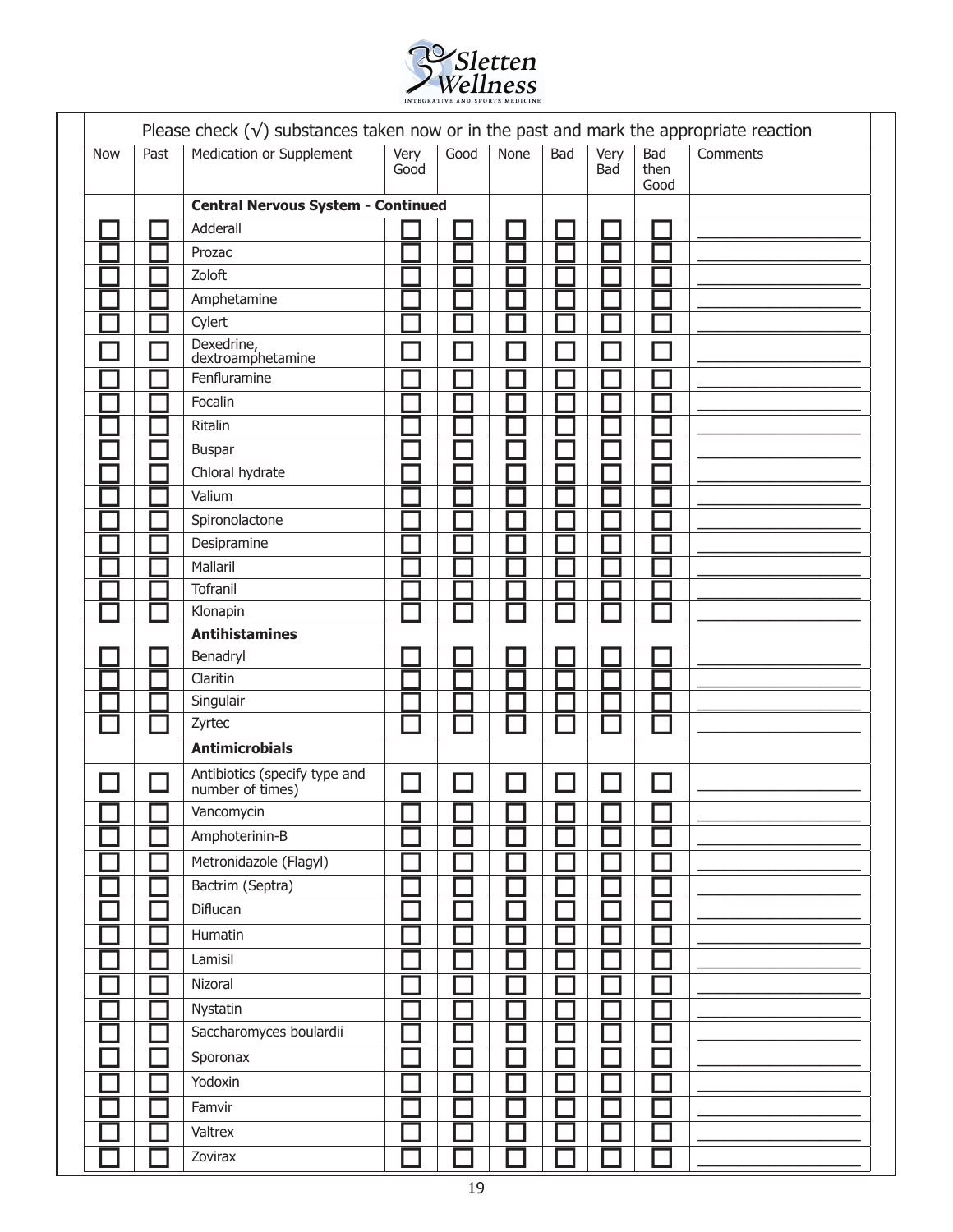

|            |      | Please check $(\sqrt{})$ substances taken now or in the past and mark the appropriate reaction |              |      |      |               |             |                            |          |
|------------|------|------------------------------------------------------------------------------------------------|--------------|------|------|---------------|-------------|----------------------------|----------|
| <b>Now</b> | Past | Medication or Supplement                                                                       | Very<br>Good | Good | None | <b>Bad</b>    | Very<br>Bad | <b>Bad</b><br>then<br>Good | Comments |
|            |      | <b>Digestion</b>                                                                               |              |      |      |               |             |                            |          |
|            |      | Transfer Factor (oral)/<br>Colostrum<br>Bethenecol                                             |              |      |      | $\mathcal{A}$ |             |                            |          |
|            |      | Digestive enzymes                                                                              |              |      |      |               |             |                            |          |
|            |      | Pepsid                                                                                         |              |      |      |               |             |                            |          |
|            |      | Probiotics                                                                                     |              |      |      |               |             |                            |          |
|            |      | <b>Detoxification</b>                                                                          |              |      |      |               |             |                            |          |
|            |      | <b>DMPS</b>                                                                                    |              |      |      |               |             |                            |          |
|            |      | <b>DMSA</b>                                                                                    |              |      |      |               |             |                            |          |
|            |      | Ca-EDTA                                                                                        |              |      |      |               |             |                            |          |
|            |      | <b>Epsom Salt Baths</b>                                                                        |              |      |      |               |             |                            |          |
|            |      | Succimer, Chemet                                                                               |              |      |      |               |             |                            |          |
|            |      | (TTFD)                                                                                         |              |      |      |               |             |                            |          |
|            |      | Reduced glutathione (IV)                                                                       |              |      |      |               |             |                            |          |
|            |      | Reduced glutathione (oral)                                                                     |              |      |      |               |             |                            |          |
|            |      | Glutathione (transdermal)                                                                      |              |      |      |               |             |                            |          |
|            |      | <b>Folic Acid</b>                                                                              |              |      |      |               |             |                            |          |
|            |      | Melatonin                                                                                      |              |      |      |               |             |                            |          |
|            |      | Nutrition/Metabolism/                                                                          |              |      |      |               |             |                            |          |
|            |      | Multivitamin (Specify)                                                                         |              |      |      |               |             |                            |          |
|            |      |                                                                                                |              |      |      |               |             |                            |          |
|            |      |                                                                                                |              |      |      |               |             |                            |          |
|            |      | Vitamin A                                                                                      |              |      |      |               |             |                            |          |
|            |      | Vitamin C                                                                                      |              |      |      |               |             |                            |          |
|            |      | Vitamin B3 (Niacin)                                                                            |              |      |      |               |             |                            |          |
|            |      | Vitamin B6                                                                                     |              |      |      |               |             |                            |          |
|            |      | 5 HTP                                                                                          | г            | г    |      |               | ┍           | ┍                          |          |
|            |      | Alpha Keto Glutarate (AKG)                                                                     |              |      |      |               |             |                            |          |
|            |      | Amino Acid Mix                                                                                 |              |      |      |               |             |                            |          |
|            |      | Deanol                                                                                         |              |      |      |               |             |                            |          |
|            |      | Dimethylglycine (DMG)                                                                          |              |      |      |               |             |                            |          |
|            |      | Trimethylglycine (TMG)                                                                         |              |      |      |               |             |                            |          |
|            |      | <b>GABA</b>                                                                                    |              |      |      |               |             |                            |          |
|            |      | Glutamine                                                                                      |              |      |      |               |             |                            |          |
|            |      | SAMe (SAM, Samyr)                                                                              |              |      |      |               |             |                            |          |
|            |      | Taurine                                                                                        |              |      |      |               |             |                            |          |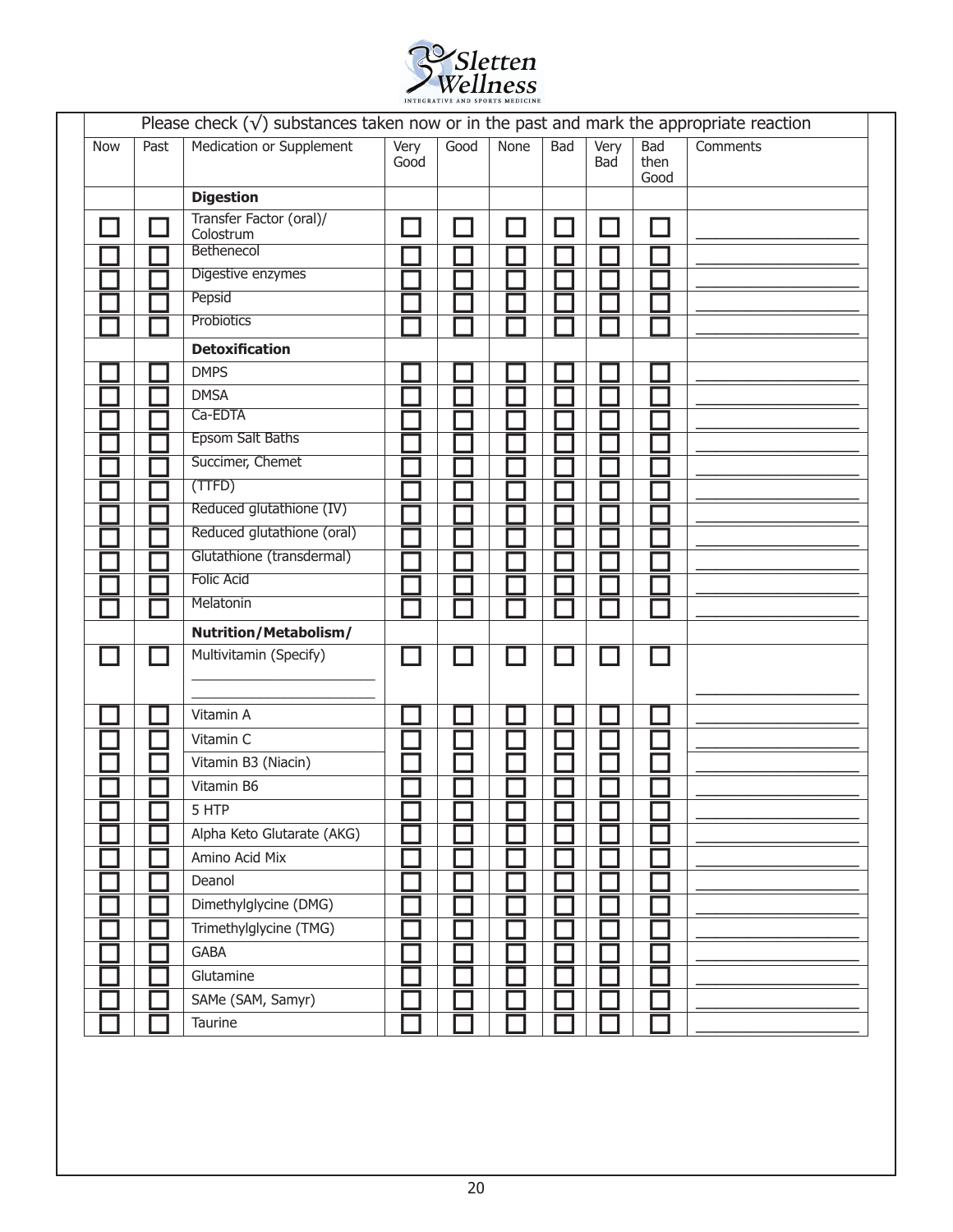

|            |      | Please check $(\sqrt{})$ substances taken now or in the past and mark the appropriate reaction |              |      |             |            |                    |                            |          |
|------------|------|------------------------------------------------------------------------------------------------|--------------|------|-------------|------------|--------------------|----------------------------|----------|
| <b>Now</b> | Past | <b>Medication or Supplement</b>                                                                | Very<br>Good | Good | <b>None</b> | <b>Bad</b> | Very<br><b>Bad</b> | <b>Bad</b><br>then<br>Good | Comments |
|            |      | Nutrition/Metabolism/Immune therapy - Continued                                                |              |      |             |            |                    |                            |          |
|            |      | Tryptophan                                                                                     |              |      |             |            |                    |                            |          |
|            |      | Tyrosine                                                                                       |              |      |             |            |                    |                            |          |
|            |      | Calcium                                                                                        |              |      |             |            |                    |                            |          |
|            |      | Magnesium                                                                                      |              |      |             |            |                    |                            |          |
|            |      | Manganese                                                                                      |              |      |             |            |                    |                            |          |
|            |      | Selenium                                                                                       |              |      |             |            |                    |                            |          |
|            |      | Zinc                                                                                           |              |      |             |            |                    |                            |          |
|            |      | Human Growth Factor                                                                            |              |      |             |            |                    |                            |          |
|            |      | IV Immune globulin                                                                             |              |      |             |            |                    |                            |          |
|            |      | Kutapressin                                                                                    |              |      |             |            |                    |                            |          |
|            |      | Oral Immune globulin                                                                           |              |      |             |            |                    |                            |          |
|            |      | Secretin (IV)                                                                                  |              |      |             |            |                    |                            |          |
|            |      | Secretin (transdermal/<br>sublingual)                                                          |              |      |             |            |                    |                            |          |
|            |      | Steroids (oral)                                                                                |              |      |             |            |                    |                            |          |
|            |      | Steroids (topical)                                                                             |              |      |             |            |                    |                            |          |
|            |      | DHA rich oils                                                                                  |              |      |             |            |                    |                            |          |
|            |      | EPA rich oils                                                                                  |              |      |             |            |                    |                            |          |
|            |      | Omega 6 rich oils                                                                              |              |      |             |            |                    |                            |          |
|            |      | Cod liver oil                                                                                  |              |      |             |            |                    |                            |          |
|            |      | Flax oil                                                                                       |              |      |             |            |                    |                            |          |
|            |      | <b>Other</b>                                                                                   |              |      |             |            |                    |                            |          |
|            |      | <b>Activated Charcoal</b>                                                                      |              |      |             |            |                    |                            |          |
|            |      | Alka Gold                                                                                      |              |      |             |            |                    |                            |          |
|            |      | Carbatrol                                                                                      |              |      |             |            |                    |                            |          |
|            |      | Tranxene                                                                                       |              |      |             |            |                    |                            |          |
|            |      | Other (please list):                                                                           |              |      |             |            |                    |                            |          |
|            |      |                                                                                                |              |      |             |            |                    |                            |          |
|            |      |                                                                                                |              |      |             |            |                    |                            |          |
|            |      |                                                                                                |              |      |             |            |                    |                            |          |

Additional Comments (please refer to page number and question):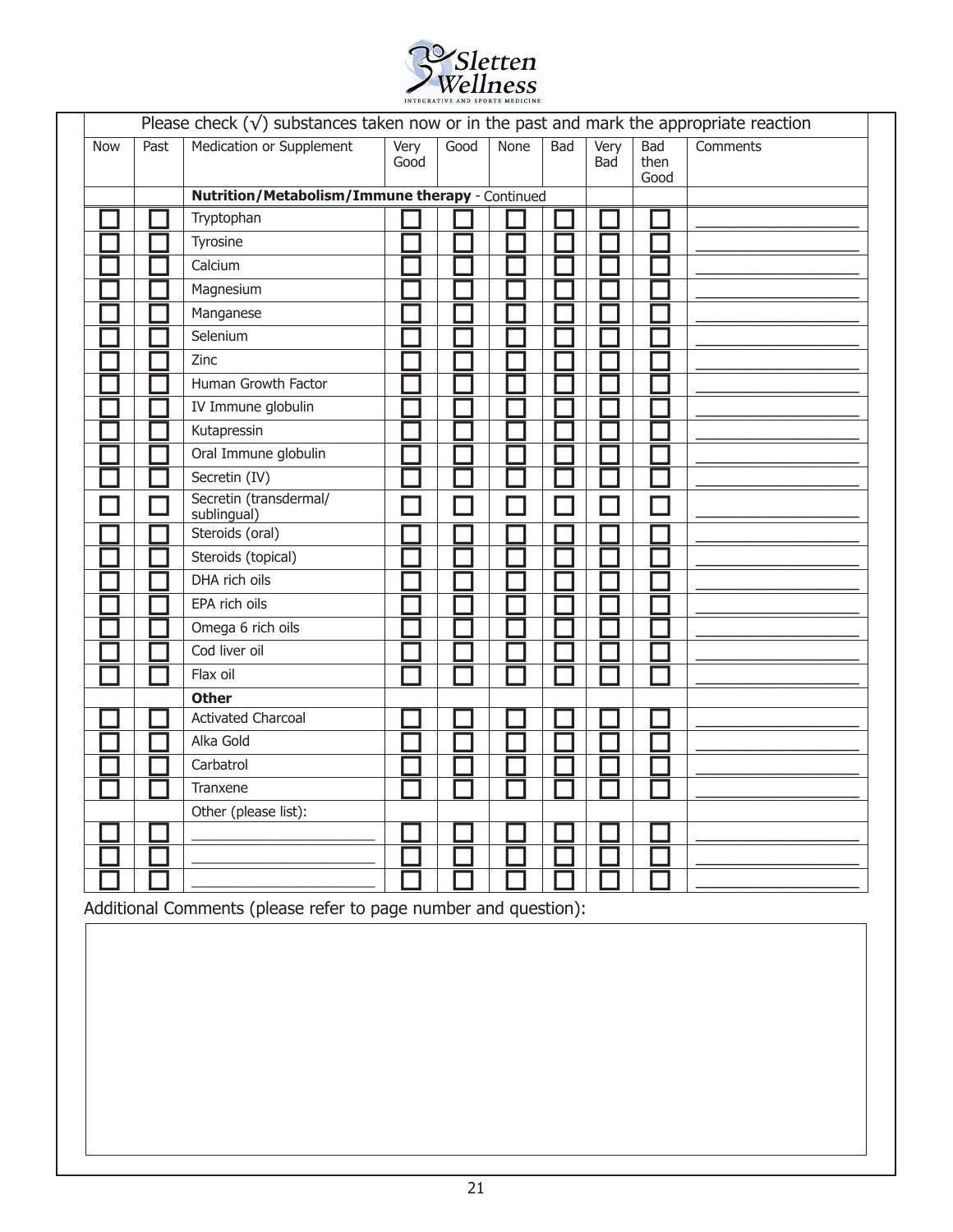

### **THERAPIES AND DIETS**

| <b>Now</b> | Past | Therapies                        | Very<br>Good | Good | None | Bad | Very<br>Bad | Bad<br>then<br>Good | Comments |
|------------|------|----------------------------------|--------------|------|------|-----|-------------|---------------------|----------|
|            |      | Acupuncture                      |              |      |      |     |             |                     |          |
|            |      | <b>Auditory Training</b>         |              |      |      |     |             |                     |          |
|            |      | Craniosacral                     |              |      |      |     |             |                     |          |
|            |      | Energy Therapy (Specify)         |              |      |      |     |             |                     |          |
|            |      | Homeopathy                       |              |      |      |     |             |                     |          |
|            |      | Lovaas (ABA)                     |              |      |      |     |             |                     |          |
|            |      | Naturopathy                      |              |      |      |     |             |                     |          |
|            |      | Neural Therapy                   |              |      |      |     |             |                     |          |
|            |      | Occupational Therapy             |              |      |      |     |             |                     |          |
|            |      | Osteopathy                       |              |      |      |     |             |                     |          |
|            |      | Physical Therapy                 |              |      |      |     |             |                     |          |
|            |      | Sensory Diet                     |              |      |      |     |             |                     |          |
|            |      | Speech Therapy                   |              |      |      |     |             |                     |          |
|            |      | <b>RDI</b>                       |              |      |      |     |             |                     |          |
|            |      | Other:                           |              |      |      |     |             |                     |          |
|            |      | Other:                           |              |      |      |     |             |                     |          |
|            |      | <b>Diets</b>                     |              |      |      |     |             |                     |          |
|            |      | <b>Gluten Free</b>               |              |      |      |     |             |                     |          |
|            |      | Casein Free                      |              |      |      |     |             |                     |          |
|            |      | Yeast Free                       |              |      |      |     |             |                     |          |
|            |      | High Protein/Low Carb            |              |      |      |     |             |                     |          |
|            |      | Salicylate Free                  |              |      |      |     |             |                     |          |
|            |      | Low Phenolics                    |              |      |      |     |             |                     |          |
|            |      | IgG reactive food avoidance      |              |      |      |     |             |                     |          |
|            |      | Specific Carbohydrate Diet (SCD) |              |      |      |     |             |                     |          |
|            |      | Sugar Free                       |              |      |      |     |             |                     |          |
|            |      | Soy Free                         |              |      |      |     |             |                     |          |
|            |      | Corn Free                        |              |      |      |     |             |                     |          |
|            |      | Egg Free                         |              |      |      |     |             |                     |          |
|            |      | Other:                           |              |      |      |     |             |                     |          |
|            |      | Other:                           |              |      |      |     |             |                     |          |
|            |      | Other:                           |              |      |      |     |             |                     |          |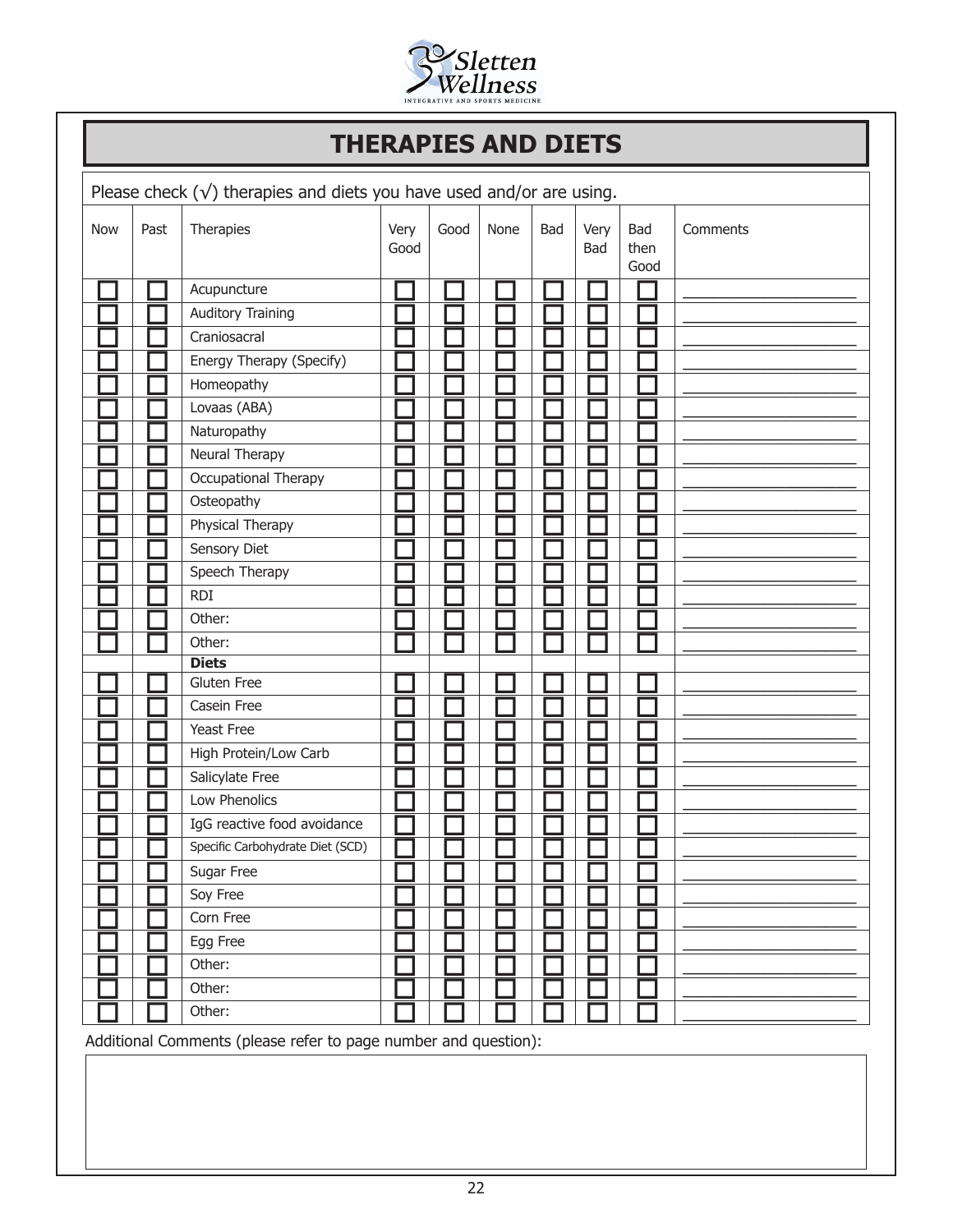

What do you think is/are the major cause(s) of your child's condition?

What are your hopes for your child?

Tell us about your child's strengths.

What are your expectations for these treatments?

List, in order of importance, what your feel are the top five issues for your child (e.g., medical, behavioral, cognitive, social, etc.):

1.  $\_\_\_\_\_\_\_\_\_$ 

Is there anything else you would like to discuss with Dr. Sletten?

4. \_\_\_\_\_\_\_\_\_\_\_\_\_\_\_\_\_\_\_\_\_\_\_\_\_\_\_\_\_\_\_\_\_\_\_\_\_\_\_\_\_\_\_\_\_\_\_\_\_\_\_\_\_\_\_\_\_\_\_\_\_\_\_\_\_\_\_\_\_\_\_\_\_ 5. \_\_\_\_\_\_\_\_\_\_\_\_\_\_\_\_\_\_\_\_\_\_\_\_\_\_\_\_\_\_\_\_\_\_\_\_\_\_\_\_\_\_\_\_\_\_\_\_\_\_\_\_\_\_\_\_\_\_\_\_\_\_\_\_\_\_\_\_\_\_\_\_\_

2. \_\_\_\_\_\_\_\_\_\_\_\_\_\_\_\_\_\_\_\_\_\_\_\_\_\_\_\_\_\_\_\_\_\_\_\_\_\_\_\_\_\_\_\_\_\_\_\_\_\_\_\_\_\_\_\_\_\_\_\_\_\_\_\_\_\_\_\_\_\_\_\_\_ 3. \_\_\_\_\_\_\_\_\_\_\_\_\_\_\_\_\_\_\_\_\_\_\_\_\_\_\_\_\_\_\_\_\_\_\_\_\_\_\_\_\_\_\_\_\_\_\_\_\_\_\_\_\_\_\_\_\_\_\_\_\_\_\_\_\_\_\_\_\_\_\_\_\_

Would you like Dr. Sletten to pray for your child and your family at the end of your consultation? No  $\Box$ , Yes  $\Box$ . Comments:

Remember: "This race is not a sprint; it is a marathon."